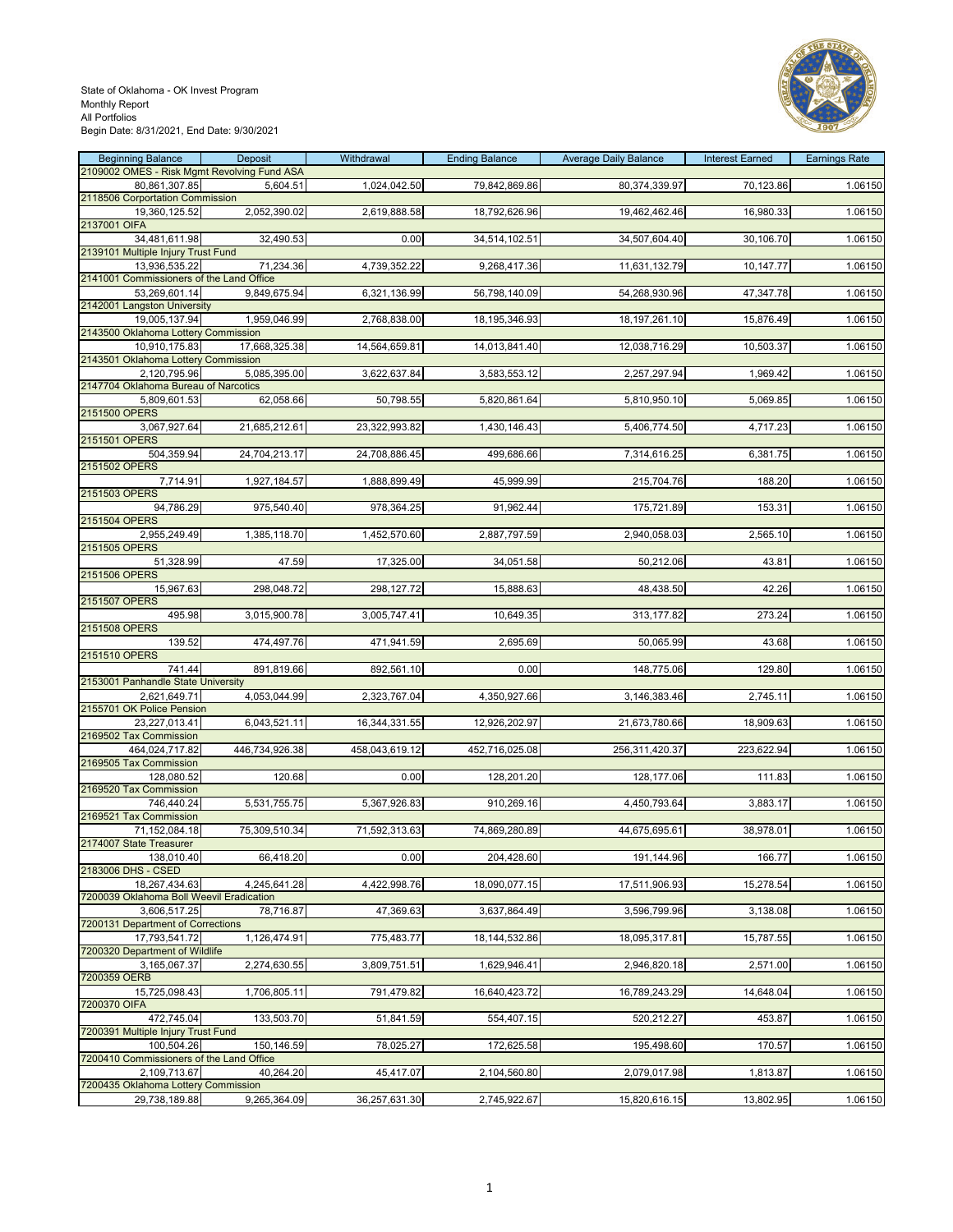| <b>Beginning Balance</b>                                        | Deposit      | Withdrawal   | <b>Ending Balance</b> | <b>Average Daily Balance</b> | <b>Interest Earned</b> | <b>Earnings Rate</b> |
|-----------------------------------------------------------------|--------------|--------------|-----------------------|------------------------------|------------------------|----------------------|
| 7200515 OPERS                                                   |              |              |                       |                              |                        |                      |
| 293,606.92<br>7200557 Oklahoma Police Pension                   | 550,474.15   | 567,789.71   | 276,291.36            | 461,626.02                   | 402.75                 | 1.06150              |
| 0.00                                                            | 178,461.42   | 178,461.42   | 0.00                  | 20,400.47                    | 17.80                  | 1.06150              |
| 7200588 Real Estate Commission                                  |              |              |                       |                              |                        |                      |
| 1.456.969.26                                                    | 182,354.29   | 113,513.79   | 1,525,809.76          | 1,580,705.78                 | 1,379.11               | 1.06150              |
| 7200830 Department of Human Services                            |              |              |                       |                              |                        |                      |
| 55,319.63                                                       | 52.13        | 0.00         | 55,371.76             | 55,361.33                    | 48.30                  | 1.06150              |
| 7201825 University Hospitals Authority<br>3,295,540.18          | 2,396.88     | 0.00         | 3,297,937.06          |                              |                        | 1.06150              |
| 7205090 OMES Risk Management Division/DSC                       |              |              |                       | 3,297,457.68                 | 2,876.92               |                      |
| 26,245,181.00                                                   | 3.760.246.67 | 2,685,149.03 | 27,320,278.64         | 27,150,311.53                | 23,687.72              | 1.06150              |
| 7205131 Department of Corrections                               |              |              |                       |                              |                        |                      |
| 1,074,397.29                                                    | 423,972.01   | 608,167.68   | 890,201.62            | 972,292.84                   | 848.29                 | 1.06150              |
| 7205204 JM Davis Arms & Historical Museum                       |              |              |                       |                              |                        |                      |
| 10.031.36                                                       | 6.72         | 0.00         | 10,038.08             | 10,036.74                    | 8.76                   | 1.06150              |
| 7205320 Department of Wildlife                                  |              |              |                       |                              |                        |                      |
| 1,008,872.10<br>7205359 Sustaining OK Energy Resources          | 8,870.27     | 233,370.46   | 784,371.91            | 854,715.71                   | 745.71                 | 1.06150              |
| 6,269,713.01                                                    | 83,490.49    | 75,692.95    | 6,277,510.55          | 6,319,907.93                 | 5,513.90               | 1.06150              |
| 7205435 Oklahoma Lottery Commission                             |              |              |                       |                              |                        |                      |
| 134,343.53                                                      | 6,370.92     | 36,360.00    | 104,354.45            | 128,775.77                   | 112.35                 | 1.06150              |
| 7205515 OPERS                                                   |              |              |                       |                              |                        |                      |
| 511,687.08                                                      | 52,207.09    | 0.00         | 563,894.17            | 534,251.50                   | 466.12                 | 1.06150              |
| 7205563 OK Bd for Private Vocational Schools                    |              |              |                       |                              |                        |                      |
| 71,909.53<br>7205630 Oklahoma Department of Securities          | 72.88        | 9,142.21     | 62,840.20             | 66,735.32                    | 58.22                  | 1.06150              |
| 941,788.88                                                      | 1,387.86     | 1,491.16     | 941,685.58            | 942,075.26                   | 821.93                 | 1.06150              |
| 7205807 Oklahoma Health Care Authority                          |              |              |                       |                              |                        |                      |
| 3,538,457.98                                                    | 1,412,015.74 | 0.00         | 4,950,473.72          | 3,868,673.83                 | 3,375.29               | 1.06150              |
| 7210270 State Election Board                                    |              |              |                       |                              |                        |                      |
| 3,582,601.11                                                    | 3,389.32     | 45,087.50    | 3,540,902.93          | 3,576,425.48                 | 3,120.31               | 1.06150              |
| 7210320 Department of Wildlife                                  |              |              |                       |                              |                        |                      |
| 7,459,839.68<br>7210350 Oklahoma Historical Society             | 25,604.00    | 229,733.98   | 7,255,709.70          | 7,376,709.16                 | 6,435.93               | 1.06150              |
| 29.31                                                           | 0.03         | 0.00         | 29.34                 | 29.33                        | 0.03                   | 1.06150              |
| 7210400 Office of Juvenile Affairs                              |              |              |                       |                              |                        |                      |
| 20,645.97                                                       | 19.45        | 0.00         | 20,665.42             | 20,661.53                    | 18.03                  | 1.06150              |
| 7210410 Commissioners of the Land Office                        |              |              |                       |                              |                        |                      |
| 131,875.74                                                      | 124.26       | 0.00         | 132,000.00            | 131,975.15                   | 115.14                 | 1.06150              |
| 7210515 OPERS                                                   |              |              |                       |                              |                        |                      |
| 209,603.96<br>7210570 State Board of Licensure for Professional | 14,109.86    | 0.00         | 223,713.82            | 215,286.30                   | 187.83                 | 1.06150              |
| 368,855.30                                                      | 347.56       | 0.00         | 369,202.86            | 369,133.35                   | 322.06                 | 1.06150              |
| 7210588 Real Estate Commission                                  |              |              |                       |                              |                        |                      |
| 467,461.56                                                      | 14,680.97    | 0.00         | 482,142.53            | 481,105.72                   | 419.75                 | 1.06150              |
| 7215270 State of Oklahoma Election Board                        |              |              |                       |                              |                        |                      |
| 9,772,364.15                                                    | 9,233.19     | 18,483.45    | 9,763,113.89          | 9,766,636.72                 | 8,521.06               | 1.06150              |
| 7215320 Department of Wildlife<br>3,863,557.82                  | 15,613.30    | 0.00         |                       | 3,873,253.19                 | 3,379.28               | 1.06150              |
| 7215566 Tourism & Recreation Department                         |              |              | 3,879,171.12          |                              |                        |                      |
| 10,011,989.05                                                   | 2,452,427.43 | 5,325,244.88 | 7,139,171.60          | 6,671,826.81                 | 5,820.94               | 1.06150              |
| 7215585 Department of Public Safety                             |              |              |                       |                              |                        |                      |
| 408,260.58                                                      | 386.21       | 20,847.59    | 387,799.20            | 399,329.86                   | 348.40                 | 1.06150              |
| 7215670 JD McCarty Center                                       |              |              |                       |                              |                        |                      |
| 906,416.60                                                      | 1,800.77     | 534.04       | 907,683.33            | 906,902.69                   | 791.24                 | 1.06150              |
| 7215825 University Hospitals Authority<br>1,600,607.96          | 5,626.67     | 0.00         | 1,606,234.63          | 1,602,546.80                 | 1,398.17               | 1.06150              |
| 7216805 Department of Rehabilitation Services                   |              |              |                       |                              |                        |                      |
| 842,633.62                                                      | 792.81       | 18,510.00    | 824,916.43            | 828,455.45                   | 722.80                 | 1.06150              |
| 7220090 OSF Building Project Fund                               |              |              |                       |                              |                        |                      |
| 0.42                                                            | 0.00         | 0.00         | 0.42                  | 0.42                         | 0.00                   | 1.06150              |
| 7220320 Dept of Wildlife Conservation                           |              |              |                       |                              |                        |                      |
| 4,619,205.08                                                    | 690,271.01   | 253,191.68   | 5,056,284.41          | 4,746,118.14                 | 4,140.83               | 1.06150              |
| 7220570 OSB of Licensure for Professional Engine<br>0.00        | 300,000.00   | 0.00         | 300,000.00            | 70,000.00                    | 61.07                  | 1.06150              |
| 7220585 Department of Public Safety                             |              |              |                       |                              |                        |                      |
| 3,388,620.62                                                    | 235,980.99   | 64,295.75    | 3,560,305.86          | 3,541,911.88                 | 3,090.20               | 1.06150              |
| 7220830 Department of Human Services                            |              |              |                       |                              |                        |                      |
| 13,733.61                                                       | 12.94        | 0.00         | 13,746.55             | 13,743.96                    | 11.99                  | 1.06150              |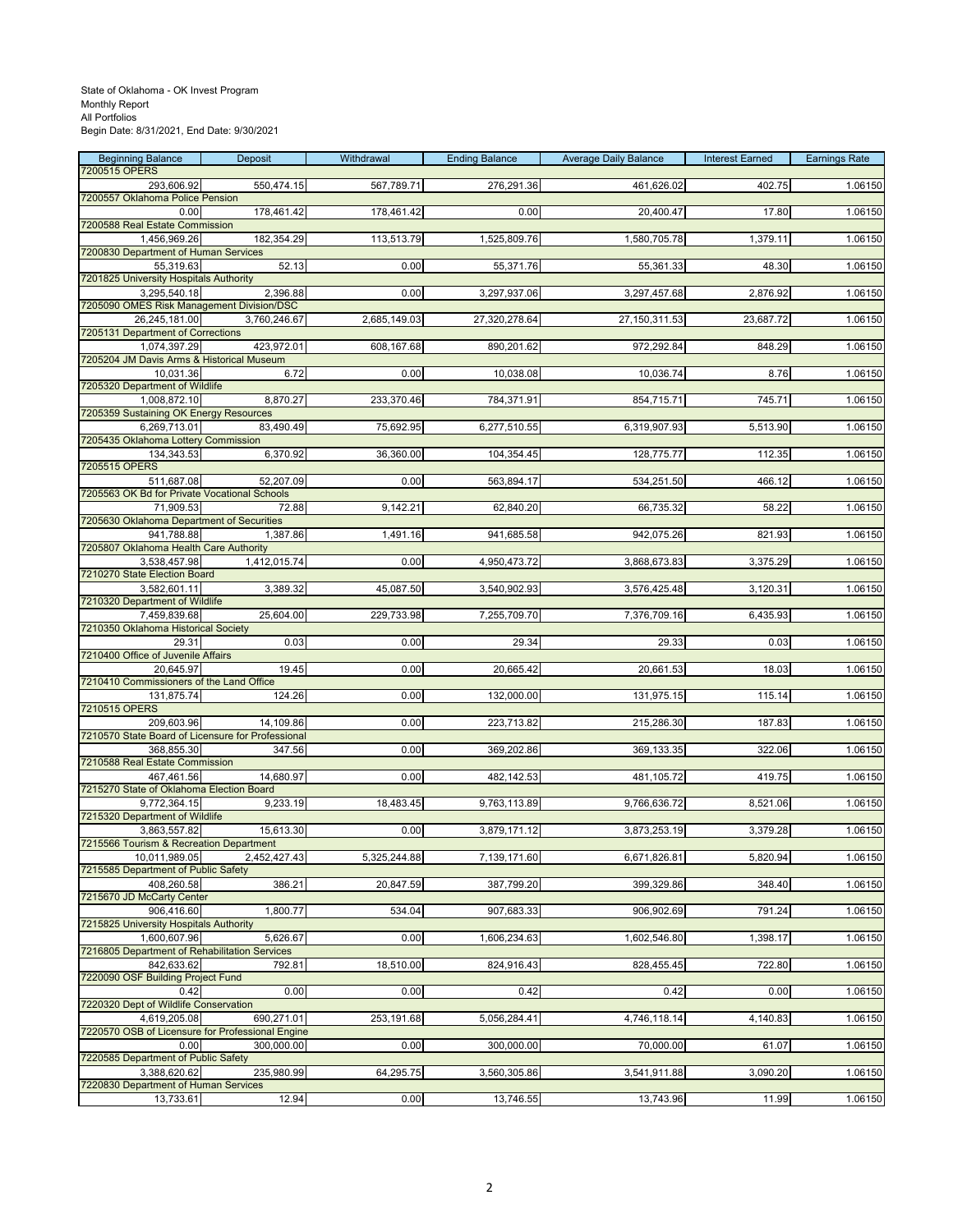| 7225040 Department of Agriculture<br>516.70<br>1,661.41<br>335,460.26<br>336,790.14<br>293.84<br>1.06150<br>336,604.97<br>7225830 Department of Human Services<br>384,394.00<br>0.00<br>3,599,754.06<br>2,984.86<br>1.06150<br>3,215,360.06<br>3,421,175.96<br>7230220 Oklahoma Crime Victims Compensation<br>480,318.80<br>1,105,874.10<br>1,337,334.70<br>1,166.78<br>1.06150<br>1,403,237.71<br>182,955.19<br>7230345 Department of Transportation<br>6,984,876.06<br>205,533.76<br>711,363.27<br>6,479,046.55<br>6,435,265.57<br>5,614.55<br>1.06150<br>7230695 Tax Commission<br>1,227,062.42<br>1,172,040.57<br>875,656.85<br>896,480.36<br>782.15<br>1.06150<br>820,635.00<br>7230807 Health Care Authority<br>202,232.23<br>7,417,420.00<br>7,512,682.51<br>106,969.72<br>3,078,478.95<br>2,685.87<br>1.06150<br>7235605 Regents for Higher Education<br>2,024,651.52<br>11,213.67<br>1.06150<br>13,058,362.00<br>4,595,680.89<br>10,487,332.63<br>12,852,843.31<br>7240807 Health Care Authority<br>13,049.26<br>0.00<br>13,862,009.52<br>13,859,399.67<br>12,091.85<br>1.06150<br>13,848,960.26<br>7240830 Oklahoma Human Services<br>1,065.00<br>1.06150<br>17,518,100.22<br>253,736.80<br>17,265,428.42<br>17,451,289.07<br>15,225.65<br>7244090 OMES Dept of Central Services<br>427,855.55<br>1,486,387.35<br>217,042.66<br>1,697,200.24<br>1,535,865.06<br>1,339.99<br>1.06150<br>7245807 Health Care Authority<br>6,650,646.30<br>17,111,018.01<br>1.06150<br>14,772,809.75<br>4,312,438.04<br>16,429,937.90<br>14,334.56<br>7255090 Department of Central Services<br>9,243.55<br>25.59<br>1,218,795.28<br>1,214,903.52<br>1,059.96<br>1.06150<br>1,209,577.32<br>7255585 Oklahoma Dept of Public Safety<br>21.14<br>0.00<br>22,451.65<br>1.06150<br>22,430.51<br>22,447.42<br>19.58<br>7260090 OMES Risk Management Division<br>5,228,326.54<br>1,028,636.31<br>11,525.89<br>6,245,436.96<br>5,575,596.23<br>4,864.52<br>1.06150<br>7265090 Risk Management Fund<br>62,425.65<br>55,257.33<br>147,812.92<br>101,442.66<br>88.51<br>1.06150<br>140,644.60<br>21.61<br>22,013.42<br>22,394.18<br>1.06150<br>22,542.05<br>550.24<br>19.54<br>7280090 OMES DCS Property Distribution<br>149,189.25<br>680,845.33<br>141,671.53<br>688,363.05<br>672,559.85<br>586.79<br>1.06150<br>7280131 Department of Corrections<br>1,325,052.41<br>6,052,537.03<br>2,025,063.55<br>5,352,525.89<br>5,713,934.54<br>4,985.21<br>1.06150<br>7280345 Department of Transportation<br>550,905.42<br>1,286,752.58<br>774,438.30<br>1,718,320.75<br>1,499.18<br>1.06150<br>1,510,285.46<br>7285345 Department of Transportation<br>9,537,706.58<br>185,457,215.70<br>11,328,742.12<br>183,666,180.16<br>187,522,852.24<br>163,607.27<br>1.06150<br>7295090 Emergency & Transportation<br>4,455,732.56<br>401,250.00<br>0.00<br>4,856,982.56<br>4,775,774.23<br>4,166.70<br>1.06150<br>7296150 University of Science & Arts<br>41.68<br>0.04<br>0.00<br>41.72<br>0.04<br>41.71<br>1.06150<br>7303000 Tobacco Litigation Escrow Fund<br>28.47<br>1.06150<br>30,219.69<br>0.00<br>30,248.16<br>30,242.47<br>26.39<br>7360566 Tourism & Recreation Department<br>0.00<br>6,018,998.40<br>6,016,214.79<br>5,248.94<br>1.06150<br>6,008,426.27<br>10,572.13<br>7401105 OCIA NACEA Construction Series 2018B<br>1.06150<br>1,332,821.66<br>2,000.80<br>0.00<br>1,334,822.46<br>1,334,422.30<br>1,164.24<br>7403292 Oklahoma Department of Environmental Quali<br>290,131.38<br>273.38<br>1.06150<br>0.00<br>290,404.76<br>290,350.08<br>253.32<br>7405220 District Attorneys Council<br>3,184,482.36<br>1,967.42<br>178,773.00<br>3,007,676.78<br>3,138,253.37<br>2,738.02<br>1.06150<br>7408105 OCIA<br>541,566.55<br>1.06150<br>1,076,857.42<br>1,076,286.48<br>542,137.49<br>344,704.11<br>300.74<br>7409105 OCIA NACEA Revenue Series 2018B<br>177,235.70<br>89,079.68<br>265,871.54<br>443.84<br>41,935.47<br>36.59<br>1.06150<br>7411105 OCIA Capitol Repair Revenue Series 2018C<br>278.40<br>435,673.96<br>3,049.81<br>2,994.13<br>2.61<br>1.06150<br>438,445.37<br>7412105 OCIA<br>2,525,202.17<br>1,260,194.29<br>1,268,371.44<br>1,216.12<br>1.06150<br>2,517,025.02<br>1,393,886.34<br>7415105 OCIA DOC Construction Series 2018D<br>2,859,515.93<br>33,497,382.03<br>34,554,432.00<br>30,147.56<br>1.06150<br>36,356,897.96<br>0.00<br>7416000 OSF - Oil Overcharge<br>293,671.72<br>276.71<br>0.00<br>293,948.43<br>293,893.09<br>256.41<br>1.06150<br>7416105 OCIA DOC Revenue Series 2018D<br>751,264.17<br>1,500,477.10<br>756,497.96<br>831,316.69<br>725.30<br>1.06150<br>1,505,710.89<br>7416160 Department of Commerce<br>7,454.73<br>3,083,363.32<br>3,079,745.26<br>2,686.97<br>1.06150<br>3,075,908.59<br>0.00 | <b>Beginning Balance</b> | Deposit | Withdrawal | <b>Ending Balance</b> | <b>Average Daily Balance</b> | <b>Interest Earned</b> | <b>Earnings Rate</b> |
|------------------------------------------------------------------------------------------------------------------------------------------------------------------------------------------------------------------------------------------------------------------------------------------------------------------------------------------------------------------------------------------------------------------------------------------------------------------------------------------------------------------------------------------------------------------------------------------------------------------------------------------------------------------------------------------------------------------------------------------------------------------------------------------------------------------------------------------------------------------------------------------------------------------------------------------------------------------------------------------------------------------------------------------------------------------------------------------------------------------------------------------------------------------------------------------------------------------------------------------------------------------------------------------------------------------------------------------------------------------------------------------------------------------------------------------------------------------------------------------------------------------------------------------------------------------------------------------------------------------------------------------------------------------------------------------------------------------------------------------------------------------------------------------------------------------------------------------------------------------------------------------------------------------------------------------------------------------------------------------------------------------------------------------------------------------------------------------------------------------------------------------------------------------------------------------------------------------------------------------------------------------------------------------------------------------------------------------------------------------------------------------------------------------------------------------------------------------------------------------------------------------------------------------------------------------------------------------------------------------------------------------------------------------------------------------------------------------------------------------------------------------------------------------------------------------------------------------------------------------------------------------------------------------------------------------------------------------------------------------------------------------------------------------------------------------------------------------------------------------------------------------------------------------------------------------------------------------------------------------------------------------------------------------------------------------------------------------------------------------------------------------------------------------------------------------------------------------------------------------------------------------------------------------------------------------------------------------------------------------------------------------------------------------------------------------------------------------------------------------------------------------------------------------------------------------------------------------------------------------------------------------------------------------------------------------------------------------------------------------------------------------------------------------------------------------------------------------------------------------------------------------------------------------------------------------------------------------------------------------------------------------------------------------------------------------------------------------------------------------------------------------------------------------------------------------------------------------------------------------------------------------------------------------------------------------------------------------------------------------------------------------------------------------------------------------------------------------------------|--------------------------|---------|------------|-----------------------|------------------------------|------------------------|----------------------|
|                                                                                                                                                                                                                                                                                                                                                                                                                                                                                                                                                                                                                                                                                                                                                                                                                                                                                                                                                                                                                                                                                                                                                                                                                                                                                                                                                                                                                                                                                                                                                                                                                                                                                                                                                                                                                                                                                                                                                                                                                                                                                                                                                                                                                                                                                                                                                                                                                                                                                                                                                                                                                                                                                                                                                                                                                                                                                                                                                                                                                                                                                                                                                                                                                                                                                                                                                                                                                                                                                                                                                                                                                                                                                                                                                                                                                                                                                                                                                                                                                                                                                                                                                                                                                                                                                                                                                                                                                                                                                                                                                                                                                                                                                                                              |                          |         |            |                       |                              |                        |                      |
|                                                                                                                                                                                                                                                                                                                                                                                                                                                                                                                                                                                                                                                                                                                                                                                                                                                                                                                                                                                                                                                                                                                                                                                                                                                                                                                                                                                                                                                                                                                                                                                                                                                                                                                                                                                                                                                                                                                                                                                                                                                                                                                                                                                                                                                                                                                                                                                                                                                                                                                                                                                                                                                                                                                                                                                                                                                                                                                                                                                                                                                                                                                                                                                                                                                                                                                                                                                                                                                                                                                                                                                                                                                                                                                                                                                                                                                                                                                                                                                                                                                                                                                                                                                                                                                                                                                                                                                                                                                                                                                                                                                                                                                                                                                              |                          |         |            |                       |                              |                        |                      |
|                                                                                                                                                                                                                                                                                                                                                                                                                                                                                                                                                                                                                                                                                                                                                                                                                                                                                                                                                                                                                                                                                                                                                                                                                                                                                                                                                                                                                                                                                                                                                                                                                                                                                                                                                                                                                                                                                                                                                                                                                                                                                                                                                                                                                                                                                                                                                                                                                                                                                                                                                                                                                                                                                                                                                                                                                                                                                                                                                                                                                                                                                                                                                                                                                                                                                                                                                                                                                                                                                                                                                                                                                                                                                                                                                                                                                                                                                                                                                                                                                                                                                                                                                                                                                                                                                                                                                                                                                                                                                                                                                                                                                                                                                                                              |                          |         |            |                       |                              |                        |                      |
|                                                                                                                                                                                                                                                                                                                                                                                                                                                                                                                                                                                                                                                                                                                                                                                                                                                                                                                                                                                                                                                                                                                                                                                                                                                                                                                                                                                                                                                                                                                                                                                                                                                                                                                                                                                                                                                                                                                                                                                                                                                                                                                                                                                                                                                                                                                                                                                                                                                                                                                                                                                                                                                                                                                                                                                                                                                                                                                                                                                                                                                                                                                                                                                                                                                                                                                                                                                                                                                                                                                                                                                                                                                                                                                                                                                                                                                                                                                                                                                                                                                                                                                                                                                                                                                                                                                                                                                                                                                                                                                                                                                                                                                                                                                              |                          |         |            |                       |                              |                        |                      |
|                                                                                                                                                                                                                                                                                                                                                                                                                                                                                                                                                                                                                                                                                                                                                                                                                                                                                                                                                                                                                                                                                                                                                                                                                                                                                                                                                                                                                                                                                                                                                                                                                                                                                                                                                                                                                                                                                                                                                                                                                                                                                                                                                                                                                                                                                                                                                                                                                                                                                                                                                                                                                                                                                                                                                                                                                                                                                                                                                                                                                                                                                                                                                                                                                                                                                                                                                                                                                                                                                                                                                                                                                                                                                                                                                                                                                                                                                                                                                                                                                                                                                                                                                                                                                                                                                                                                                                                                                                                                                                                                                                                                                                                                                                                              |                          |         |            |                       |                              |                        |                      |
|                                                                                                                                                                                                                                                                                                                                                                                                                                                                                                                                                                                                                                                                                                                                                                                                                                                                                                                                                                                                                                                                                                                                                                                                                                                                                                                                                                                                                                                                                                                                                                                                                                                                                                                                                                                                                                                                                                                                                                                                                                                                                                                                                                                                                                                                                                                                                                                                                                                                                                                                                                                                                                                                                                                                                                                                                                                                                                                                                                                                                                                                                                                                                                                                                                                                                                                                                                                                                                                                                                                                                                                                                                                                                                                                                                                                                                                                                                                                                                                                                                                                                                                                                                                                                                                                                                                                                                                                                                                                                                                                                                                                                                                                                                                              |                          |         |            |                       |                              |                        |                      |
|                                                                                                                                                                                                                                                                                                                                                                                                                                                                                                                                                                                                                                                                                                                                                                                                                                                                                                                                                                                                                                                                                                                                                                                                                                                                                                                                                                                                                                                                                                                                                                                                                                                                                                                                                                                                                                                                                                                                                                                                                                                                                                                                                                                                                                                                                                                                                                                                                                                                                                                                                                                                                                                                                                                                                                                                                                                                                                                                                                                                                                                                                                                                                                                                                                                                                                                                                                                                                                                                                                                                                                                                                                                                                                                                                                                                                                                                                                                                                                                                                                                                                                                                                                                                                                                                                                                                                                                                                                                                                                                                                                                                                                                                                                                              |                          |         |            |                       |                              |                        |                      |
|                                                                                                                                                                                                                                                                                                                                                                                                                                                                                                                                                                                                                                                                                                                                                                                                                                                                                                                                                                                                                                                                                                                                                                                                                                                                                                                                                                                                                                                                                                                                                                                                                                                                                                                                                                                                                                                                                                                                                                                                                                                                                                                                                                                                                                                                                                                                                                                                                                                                                                                                                                                                                                                                                                                                                                                                                                                                                                                                                                                                                                                                                                                                                                                                                                                                                                                                                                                                                                                                                                                                                                                                                                                                                                                                                                                                                                                                                                                                                                                                                                                                                                                                                                                                                                                                                                                                                                                                                                                                                                                                                                                                                                                                                                                              |                          |         |            |                       |                              |                        |                      |
|                                                                                                                                                                                                                                                                                                                                                                                                                                                                                                                                                                                                                                                                                                                                                                                                                                                                                                                                                                                                                                                                                                                                                                                                                                                                                                                                                                                                                                                                                                                                                                                                                                                                                                                                                                                                                                                                                                                                                                                                                                                                                                                                                                                                                                                                                                                                                                                                                                                                                                                                                                                                                                                                                                                                                                                                                                                                                                                                                                                                                                                                                                                                                                                                                                                                                                                                                                                                                                                                                                                                                                                                                                                                                                                                                                                                                                                                                                                                                                                                                                                                                                                                                                                                                                                                                                                                                                                                                                                                                                                                                                                                                                                                                                                              |                          |         |            |                       |                              |                        |                      |
|                                                                                                                                                                                                                                                                                                                                                                                                                                                                                                                                                                                                                                                                                                                                                                                                                                                                                                                                                                                                                                                                                                                                                                                                                                                                                                                                                                                                                                                                                                                                                                                                                                                                                                                                                                                                                                                                                                                                                                                                                                                                                                                                                                                                                                                                                                                                                                                                                                                                                                                                                                                                                                                                                                                                                                                                                                                                                                                                                                                                                                                                                                                                                                                                                                                                                                                                                                                                                                                                                                                                                                                                                                                                                                                                                                                                                                                                                                                                                                                                                                                                                                                                                                                                                                                                                                                                                                                                                                                                                                                                                                                                                                                                                                                              |                          |         |            |                       |                              |                        |                      |
|                                                                                                                                                                                                                                                                                                                                                                                                                                                                                                                                                                                                                                                                                                                                                                                                                                                                                                                                                                                                                                                                                                                                                                                                                                                                                                                                                                                                                                                                                                                                                                                                                                                                                                                                                                                                                                                                                                                                                                                                                                                                                                                                                                                                                                                                                                                                                                                                                                                                                                                                                                                                                                                                                                                                                                                                                                                                                                                                                                                                                                                                                                                                                                                                                                                                                                                                                                                                                                                                                                                                                                                                                                                                                                                                                                                                                                                                                                                                                                                                                                                                                                                                                                                                                                                                                                                                                                                                                                                                                                                                                                                                                                                                                                                              |                          |         |            |                       |                              |                        |                      |
|                                                                                                                                                                                                                                                                                                                                                                                                                                                                                                                                                                                                                                                                                                                                                                                                                                                                                                                                                                                                                                                                                                                                                                                                                                                                                                                                                                                                                                                                                                                                                                                                                                                                                                                                                                                                                                                                                                                                                                                                                                                                                                                                                                                                                                                                                                                                                                                                                                                                                                                                                                                                                                                                                                                                                                                                                                                                                                                                                                                                                                                                                                                                                                                                                                                                                                                                                                                                                                                                                                                                                                                                                                                                                                                                                                                                                                                                                                                                                                                                                                                                                                                                                                                                                                                                                                                                                                                                                                                                                                                                                                                                                                                                                                                              |                          |         |            |                       |                              |                        |                      |
|                                                                                                                                                                                                                                                                                                                                                                                                                                                                                                                                                                                                                                                                                                                                                                                                                                                                                                                                                                                                                                                                                                                                                                                                                                                                                                                                                                                                                                                                                                                                                                                                                                                                                                                                                                                                                                                                                                                                                                                                                                                                                                                                                                                                                                                                                                                                                                                                                                                                                                                                                                                                                                                                                                                                                                                                                                                                                                                                                                                                                                                                                                                                                                                                                                                                                                                                                                                                                                                                                                                                                                                                                                                                                                                                                                                                                                                                                                                                                                                                                                                                                                                                                                                                                                                                                                                                                                                                                                                                                                                                                                                                                                                                                                                              |                          |         |            |                       |                              |                        |                      |
|                                                                                                                                                                                                                                                                                                                                                                                                                                                                                                                                                                                                                                                                                                                                                                                                                                                                                                                                                                                                                                                                                                                                                                                                                                                                                                                                                                                                                                                                                                                                                                                                                                                                                                                                                                                                                                                                                                                                                                                                                                                                                                                                                                                                                                                                                                                                                                                                                                                                                                                                                                                                                                                                                                                                                                                                                                                                                                                                                                                                                                                                                                                                                                                                                                                                                                                                                                                                                                                                                                                                                                                                                                                                                                                                                                                                                                                                                                                                                                                                                                                                                                                                                                                                                                                                                                                                                                                                                                                                                                                                                                                                                                                                                                                              |                          |         |            |                       |                              |                        |                      |
|                                                                                                                                                                                                                                                                                                                                                                                                                                                                                                                                                                                                                                                                                                                                                                                                                                                                                                                                                                                                                                                                                                                                                                                                                                                                                                                                                                                                                                                                                                                                                                                                                                                                                                                                                                                                                                                                                                                                                                                                                                                                                                                                                                                                                                                                                                                                                                                                                                                                                                                                                                                                                                                                                                                                                                                                                                                                                                                                                                                                                                                                                                                                                                                                                                                                                                                                                                                                                                                                                                                                                                                                                                                                                                                                                                                                                                                                                                                                                                                                                                                                                                                                                                                                                                                                                                                                                                                                                                                                                                                                                                                                                                                                                                                              |                          |         |            |                       |                              |                        |                      |
|                                                                                                                                                                                                                                                                                                                                                                                                                                                                                                                                                                                                                                                                                                                                                                                                                                                                                                                                                                                                                                                                                                                                                                                                                                                                                                                                                                                                                                                                                                                                                                                                                                                                                                                                                                                                                                                                                                                                                                                                                                                                                                                                                                                                                                                                                                                                                                                                                                                                                                                                                                                                                                                                                                                                                                                                                                                                                                                                                                                                                                                                                                                                                                                                                                                                                                                                                                                                                                                                                                                                                                                                                                                                                                                                                                                                                                                                                                                                                                                                                                                                                                                                                                                                                                                                                                                                                                                                                                                                                                                                                                                                                                                                                                                              |                          |         |            |                       |                              |                        |                      |
|                                                                                                                                                                                                                                                                                                                                                                                                                                                                                                                                                                                                                                                                                                                                                                                                                                                                                                                                                                                                                                                                                                                                                                                                                                                                                                                                                                                                                                                                                                                                                                                                                                                                                                                                                                                                                                                                                                                                                                                                                                                                                                                                                                                                                                                                                                                                                                                                                                                                                                                                                                                                                                                                                                                                                                                                                                                                                                                                                                                                                                                                                                                                                                                                                                                                                                                                                                                                                                                                                                                                                                                                                                                                                                                                                                                                                                                                                                                                                                                                                                                                                                                                                                                                                                                                                                                                                                                                                                                                                                                                                                                                                                                                                                                              |                          |         |            |                       |                              |                        |                      |
|                                                                                                                                                                                                                                                                                                                                                                                                                                                                                                                                                                                                                                                                                                                                                                                                                                                                                                                                                                                                                                                                                                                                                                                                                                                                                                                                                                                                                                                                                                                                                                                                                                                                                                                                                                                                                                                                                                                                                                                                                                                                                                                                                                                                                                                                                                                                                                                                                                                                                                                                                                                                                                                                                                                                                                                                                                                                                                                                                                                                                                                                                                                                                                                                                                                                                                                                                                                                                                                                                                                                                                                                                                                                                                                                                                                                                                                                                                                                                                                                                                                                                                                                                                                                                                                                                                                                                                                                                                                                                                                                                                                                                                                                                                                              |                          |         |            |                       |                              |                        |                      |
|                                                                                                                                                                                                                                                                                                                                                                                                                                                                                                                                                                                                                                                                                                                                                                                                                                                                                                                                                                                                                                                                                                                                                                                                                                                                                                                                                                                                                                                                                                                                                                                                                                                                                                                                                                                                                                                                                                                                                                                                                                                                                                                                                                                                                                                                                                                                                                                                                                                                                                                                                                                                                                                                                                                                                                                                                                                                                                                                                                                                                                                                                                                                                                                                                                                                                                                                                                                                                                                                                                                                                                                                                                                                                                                                                                                                                                                                                                                                                                                                                                                                                                                                                                                                                                                                                                                                                                                                                                                                                                                                                                                                                                                                                                                              |                          |         |            |                       |                              |                        |                      |
|                                                                                                                                                                                                                                                                                                                                                                                                                                                                                                                                                                                                                                                                                                                                                                                                                                                                                                                                                                                                                                                                                                                                                                                                                                                                                                                                                                                                                                                                                                                                                                                                                                                                                                                                                                                                                                                                                                                                                                                                                                                                                                                                                                                                                                                                                                                                                                                                                                                                                                                                                                                                                                                                                                                                                                                                                                                                                                                                                                                                                                                                                                                                                                                                                                                                                                                                                                                                                                                                                                                                                                                                                                                                                                                                                                                                                                                                                                                                                                                                                                                                                                                                                                                                                                                                                                                                                                                                                                                                                                                                                                                                                                                                                                                              |                          |         |            |                       |                              |                        |                      |
|                                                                                                                                                                                                                                                                                                                                                                                                                                                                                                                                                                                                                                                                                                                                                                                                                                                                                                                                                                                                                                                                                                                                                                                                                                                                                                                                                                                                                                                                                                                                                                                                                                                                                                                                                                                                                                                                                                                                                                                                                                                                                                                                                                                                                                                                                                                                                                                                                                                                                                                                                                                                                                                                                                                                                                                                                                                                                                                                                                                                                                                                                                                                                                                                                                                                                                                                                                                                                                                                                                                                                                                                                                                                                                                                                                                                                                                                                                                                                                                                                                                                                                                                                                                                                                                                                                                                                                                                                                                                                                                                                                                                                                                                                                                              |                          |         |            |                       |                              |                        |                      |
|                                                                                                                                                                                                                                                                                                                                                                                                                                                                                                                                                                                                                                                                                                                                                                                                                                                                                                                                                                                                                                                                                                                                                                                                                                                                                                                                                                                                                                                                                                                                                                                                                                                                                                                                                                                                                                                                                                                                                                                                                                                                                                                                                                                                                                                                                                                                                                                                                                                                                                                                                                                                                                                                                                                                                                                                                                                                                                                                                                                                                                                                                                                                                                                                                                                                                                                                                                                                                                                                                                                                                                                                                                                                                                                                                                                                                                                                                                                                                                                                                                                                                                                                                                                                                                                                                                                                                                                                                                                                                                                                                                                                                                                                                                                              |                          |         |            |                       |                              |                        |                      |
|                                                                                                                                                                                                                                                                                                                                                                                                                                                                                                                                                                                                                                                                                                                                                                                                                                                                                                                                                                                                                                                                                                                                                                                                                                                                                                                                                                                                                                                                                                                                                                                                                                                                                                                                                                                                                                                                                                                                                                                                                                                                                                                                                                                                                                                                                                                                                                                                                                                                                                                                                                                                                                                                                                                                                                                                                                                                                                                                                                                                                                                                                                                                                                                                                                                                                                                                                                                                                                                                                                                                                                                                                                                                                                                                                                                                                                                                                                                                                                                                                                                                                                                                                                                                                                                                                                                                                                                                                                                                                                                                                                                                                                                                                                                              |                          |         |            |                       |                              |                        |                      |
|                                                                                                                                                                                                                                                                                                                                                                                                                                                                                                                                                                                                                                                                                                                                                                                                                                                                                                                                                                                                                                                                                                                                                                                                                                                                                                                                                                                                                                                                                                                                                                                                                                                                                                                                                                                                                                                                                                                                                                                                                                                                                                                                                                                                                                                                                                                                                                                                                                                                                                                                                                                                                                                                                                                                                                                                                                                                                                                                                                                                                                                                                                                                                                                                                                                                                                                                                                                                                                                                                                                                                                                                                                                                                                                                                                                                                                                                                                                                                                                                                                                                                                                                                                                                                                                                                                                                                                                                                                                                                                                                                                                                                                                                                                                              | 7275740 OST - SEED       |         |            |                       |                              |                        |                      |
|                                                                                                                                                                                                                                                                                                                                                                                                                                                                                                                                                                                                                                                                                                                                                                                                                                                                                                                                                                                                                                                                                                                                                                                                                                                                                                                                                                                                                                                                                                                                                                                                                                                                                                                                                                                                                                                                                                                                                                                                                                                                                                                                                                                                                                                                                                                                                                                                                                                                                                                                                                                                                                                                                                                                                                                                                                                                                                                                                                                                                                                                                                                                                                                                                                                                                                                                                                                                                                                                                                                                                                                                                                                                                                                                                                                                                                                                                                                                                                                                                                                                                                                                                                                                                                                                                                                                                                                                                                                                                                                                                                                                                                                                                                                              |                          |         |            |                       |                              |                        |                      |
|                                                                                                                                                                                                                                                                                                                                                                                                                                                                                                                                                                                                                                                                                                                                                                                                                                                                                                                                                                                                                                                                                                                                                                                                                                                                                                                                                                                                                                                                                                                                                                                                                                                                                                                                                                                                                                                                                                                                                                                                                                                                                                                                                                                                                                                                                                                                                                                                                                                                                                                                                                                                                                                                                                                                                                                                                                                                                                                                                                                                                                                                                                                                                                                                                                                                                                                                                                                                                                                                                                                                                                                                                                                                                                                                                                                                                                                                                                                                                                                                                                                                                                                                                                                                                                                                                                                                                                                                                                                                                                                                                                                                                                                                                                                              |                          |         |            |                       |                              |                        |                      |
|                                                                                                                                                                                                                                                                                                                                                                                                                                                                                                                                                                                                                                                                                                                                                                                                                                                                                                                                                                                                                                                                                                                                                                                                                                                                                                                                                                                                                                                                                                                                                                                                                                                                                                                                                                                                                                                                                                                                                                                                                                                                                                                                                                                                                                                                                                                                                                                                                                                                                                                                                                                                                                                                                                                                                                                                                                                                                                                                                                                                                                                                                                                                                                                                                                                                                                                                                                                                                                                                                                                                                                                                                                                                                                                                                                                                                                                                                                                                                                                                                                                                                                                                                                                                                                                                                                                                                                                                                                                                                                                                                                                                                                                                                                                              |                          |         |            |                       |                              |                        |                      |
|                                                                                                                                                                                                                                                                                                                                                                                                                                                                                                                                                                                                                                                                                                                                                                                                                                                                                                                                                                                                                                                                                                                                                                                                                                                                                                                                                                                                                                                                                                                                                                                                                                                                                                                                                                                                                                                                                                                                                                                                                                                                                                                                                                                                                                                                                                                                                                                                                                                                                                                                                                                                                                                                                                                                                                                                                                                                                                                                                                                                                                                                                                                                                                                                                                                                                                                                                                                                                                                                                                                                                                                                                                                                                                                                                                                                                                                                                                                                                                                                                                                                                                                                                                                                                                                                                                                                                                                                                                                                                                                                                                                                                                                                                                                              |                          |         |            |                       |                              |                        |                      |
|                                                                                                                                                                                                                                                                                                                                                                                                                                                                                                                                                                                                                                                                                                                                                                                                                                                                                                                                                                                                                                                                                                                                                                                                                                                                                                                                                                                                                                                                                                                                                                                                                                                                                                                                                                                                                                                                                                                                                                                                                                                                                                                                                                                                                                                                                                                                                                                                                                                                                                                                                                                                                                                                                                                                                                                                                                                                                                                                                                                                                                                                                                                                                                                                                                                                                                                                                                                                                                                                                                                                                                                                                                                                                                                                                                                                                                                                                                                                                                                                                                                                                                                                                                                                                                                                                                                                                                                                                                                                                                                                                                                                                                                                                                                              |                          |         |            |                       |                              |                        |                      |
|                                                                                                                                                                                                                                                                                                                                                                                                                                                                                                                                                                                                                                                                                                                                                                                                                                                                                                                                                                                                                                                                                                                                                                                                                                                                                                                                                                                                                                                                                                                                                                                                                                                                                                                                                                                                                                                                                                                                                                                                                                                                                                                                                                                                                                                                                                                                                                                                                                                                                                                                                                                                                                                                                                                                                                                                                                                                                                                                                                                                                                                                                                                                                                                                                                                                                                                                                                                                                                                                                                                                                                                                                                                                                                                                                                                                                                                                                                                                                                                                                                                                                                                                                                                                                                                                                                                                                                                                                                                                                                                                                                                                                                                                                                                              |                          |         |            |                       |                              |                        |                      |
|                                                                                                                                                                                                                                                                                                                                                                                                                                                                                                                                                                                                                                                                                                                                                                                                                                                                                                                                                                                                                                                                                                                                                                                                                                                                                                                                                                                                                                                                                                                                                                                                                                                                                                                                                                                                                                                                                                                                                                                                                                                                                                                                                                                                                                                                                                                                                                                                                                                                                                                                                                                                                                                                                                                                                                                                                                                                                                                                                                                                                                                                                                                                                                                                                                                                                                                                                                                                                                                                                                                                                                                                                                                                                                                                                                                                                                                                                                                                                                                                                                                                                                                                                                                                                                                                                                                                                                                                                                                                                                                                                                                                                                                                                                                              |                          |         |            |                       |                              |                        |                      |
|                                                                                                                                                                                                                                                                                                                                                                                                                                                                                                                                                                                                                                                                                                                                                                                                                                                                                                                                                                                                                                                                                                                                                                                                                                                                                                                                                                                                                                                                                                                                                                                                                                                                                                                                                                                                                                                                                                                                                                                                                                                                                                                                                                                                                                                                                                                                                                                                                                                                                                                                                                                                                                                                                                                                                                                                                                                                                                                                                                                                                                                                                                                                                                                                                                                                                                                                                                                                                                                                                                                                                                                                                                                                                                                                                                                                                                                                                                                                                                                                                                                                                                                                                                                                                                                                                                                                                                                                                                                                                                                                                                                                                                                                                                                              |                          |         |            |                       |                              |                        |                      |
|                                                                                                                                                                                                                                                                                                                                                                                                                                                                                                                                                                                                                                                                                                                                                                                                                                                                                                                                                                                                                                                                                                                                                                                                                                                                                                                                                                                                                                                                                                                                                                                                                                                                                                                                                                                                                                                                                                                                                                                                                                                                                                                                                                                                                                                                                                                                                                                                                                                                                                                                                                                                                                                                                                                                                                                                                                                                                                                                                                                                                                                                                                                                                                                                                                                                                                                                                                                                                                                                                                                                                                                                                                                                                                                                                                                                                                                                                                                                                                                                                                                                                                                                                                                                                                                                                                                                                                                                                                                                                                                                                                                                                                                                                                                              |                          |         |            |                       |                              |                        |                      |
|                                                                                                                                                                                                                                                                                                                                                                                                                                                                                                                                                                                                                                                                                                                                                                                                                                                                                                                                                                                                                                                                                                                                                                                                                                                                                                                                                                                                                                                                                                                                                                                                                                                                                                                                                                                                                                                                                                                                                                                                                                                                                                                                                                                                                                                                                                                                                                                                                                                                                                                                                                                                                                                                                                                                                                                                                                                                                                                                                                                                                                                                                                                                                                                                                                                                                                                                                                                                                                                                                                                                                                                                                                                                                                                                                                                                                                                                                                                                                                                                                                                                                                                                                                                                                                                                                                                                                                                                                                                                                                                                                                                                                                                                                                                              |                          |         |            |                       |                              |                        |                      |
|                                                                                                                                                                                                                                                                                                                                                                                                                                                                                                                                                                                                                                                                                                                                                                                                                                                                                                                                                                                                                                                                                                                                                                                                                                                                                                                                                                                                                                                                                                                                                                                                                                                                                                                                                                                                                                                                                                                                                                                                                                                                                                                                                                                                                                                                                                                                                                                                                                                                                                                                                                                                                                                                                                                                                                                                                                                                                                                                                                                                                                                                                                                                                                                                                                                                                                                                                                                                                                                                                                                                                                                                                                                                                                                                                                                                                                                                                                                                                                                                                                                                                                                                                                                                                                                                                                                                                                                                                                                                                                                                                                                                                                                                                                                              |                          |         |            |                       |                              |                        |                      |
|                                                                                                                                                                                                                                                                                                                                                                                                                                                                                                                                                                                                                                                                                                                                                                                                                                                                                                                                                                                                                                                                                                                                                                                                                                                                                                                                                                                                                                                                                                                                                                                                                                                                                                                                                                                                                                                                                                                                                                                                                                                                                                                                                                                                                                                                                                                                                                                                                                                                                                                                                                                                                                                                                                                                                                                                                                                                                                                                                                                                                                                                                                                                                                                                                                                                                                                                                                                                                                                                                                                                                                                                                                                                                                                                                                                                                                                                                                                                                                                                                                                                                                                                                                                                                                                                                                                                                                                                                                                                                                                                                                                                                                                                                                                              |                          |         |            |                       |                              |                        |                      |
|                                                                                                                                                                                                                                                                                                                                                                                                                                                                                                                                                                                                                                                                                                                                                                                                                                                                                                                                                                                                                                                                                                                                                                                                                                                                                                                                                                                                                                                                                                                                                                                                                                                                                                                                                                                                                                                                                                                                                                                                                                                                                                                                                                                                                                                                                                                                                                                                                                                                                                                                                                                                                                                                                                                                                                                                                                                                                                                                                                                                                                                                                                                                                                                                                                                                                                                                                                                                                                                                                                                                                                                                                                                                                                                                                                                                                                                                                                                                                                                                                                                                                                                                                                                                                                                                                                                                                                                                                                                                                                                                                                                                                                                                                                                              |                          |         |            |                       |                              |                        |                      |
|                                                                                                                                                                                                                                                                                                                                                                                                                                                                                                                                                                                                                                                                                                                                                                                                                                                                                                                                                                                                                                                                                                                                                                                                                                                                                                                                                                                                                                                                                                                                                                                                                                                                                                                                                                                                                                                                                                                                                                                                                                                                                                                                                                                                                                                                                                                                                                                                                                                                                                                                                                                                                                                                                                                                                                                                                                                                                                                                                                                                                                                                                                                                                                                                                                                                                                                                                                                                                                                                                                                                                                                                                                                                                                                                                                                                                                                                                                                                                                                                                                                                                                                                                                                                                                                                                                                                                                                                                                                                                                                                                                                                                                                                                                                              |                          |         |            |                       |                              |                        |                      |
|                                                                                                                                                                                                                                                                                                                                                                                                                                                                                                                                                                                                                                                                                                                                                                                                                                                                                                                                                                                                                                                                                                                                                                                                                                                                                                                                                                                                                                                                                                                                                                                                                                                                                                                                                                                                                                                                                                                                                                                                                                                                                                                                                                                                                                                                                                                                                                                                                                                                                                                                                                                                                                                                                                                                                                                                                                                                                                                                                                                                                                                                                                                                                                                                                                                                                                                                                                                                                                                                                                                                                                                                                                                                                                                                                                                                                                                                                                                                                                                                                                                                                                                                                                                                                                                                                                                                                                                                                                                                                                                                                                                                                                                                                                                              |                          |         |            |                       |                              |                        |                      |
|                                                                                                                                                                                                                                                                                                                                                                                                                                                                                                                                                                                                                                                                                                                                                                                                                                                                                                                                                                                                                                                                                                                                                                                                                                                                                                                                                                                                                                                                                                                                                                                                                                                                                                                                                                                                                                                                                                                                                                                                                                                                                                                                                                                                                                                                                                                                                                                                                                                                                                                                                                                                                                                                                                                                                                                                                                                                                                                                                                                                                                                                                                                                                                                                                                                                                                                                                                                                                                                                                                                                                                                                                                                                                                                                                                                                                                                                                                                                                                                                                                                                                                                                                                                                                                                                                                                                                                                                                                                                                                                                                                                                                                                                                                                              |                          |         |            |                       |                              |                        |                      |
|                                                                                                                                                                                                                                                                                                                                                                                                                                                                                                                                                                                                                                                                                                                                                                                                                                                                                                                                                                                                                                                                                                                                                                                                                                                                                                                                                                                                                                                                                                                                                                                                                                                                                                                                                                                                                                                                                                                                                                                                                                                                                                                                                                                                                                                                                                                                                                                                                                                                                                                                                                                                                                                                                                                                                                                                                                                                                                                                                                                                                                                                                                                                                                                                                                                                                                                                                                                                                                                                                                                                                                                                                                                                                                                                                                                                                                                                                                                                                                                                                                                                                                                                                                                                                                                                                                                                                                                                                                                                                                                                                                                                                                                                                                                              |                          |         |            |                       |                              |                        |                      |
|                                                                                                                                                                                                                                                                                                                                                                                                                                                                                                                                                                                                                                                                                                                                                                                                                                                                                                                                                                                                                                                                                                                                                                                                                                                                                                                                                                                                                                                                                                                                                                                                                                                                                                                                                                                                                                                                                                                                                                                                                                                                                                                                                                                                                                                                                                                                                                                                                                                                                                                                                                                                                                                                                                                                                                                                                                                                                                                                                                                                                                                                                                                                                                                                                                                                                                                                                                                                                                                                                                                                                                                                                                                                                                                                                                                                                                                                                                                                                                                                                                                                                                                                                                                                                                                                                                                                                                                                                                                                                                                                                                                                                                                                                                                              |                          |         |            |                       |                              |                        |                      |
|                                                                                                                                                                                                                                                                                                                                                                                                                                                                                                                                                                                                                                                                                                                                                                                                                                                                                                                                                                                                                                                                                                                                                                                                                                                                                                                                                                                                                                                                                                                                                                                                                                                                                                                                                                                                                                                                                                                                                                                                                                                                                                                                                                                                                                                                                                                                                                                                                                                                                                                                                                                                                                                                                                                                                                                                                                                                                                                                                                                                                                                                                                                                                                                                                                                                                                                                                                                                                                                                                                                                                                                                                                                                                                                                                                                                                                                                                                                                                                                                                                                                                                                                                                                                                                                                                                                                                                                                                                                                                                                                                                                                                                                                                                                              |                          |         |            |                       |                              |                        |                      |
|                                                                                                                                                                                                                                                                                                                                                                                                                                                                                                                                                                                                                                                                                                                                                                                                                                                                                                                                                                                                                                                                                                                                                                                                                                                                                                                                                                                                                                                                                                                                                                                                                                                                                                                                                                                                                                                                                                                                                                                                                                                                                                                                                                                                                                                                                                                                                                                                                                                                                                                                                                                                                                                                                                                                                                                                                                                                                                                                                                                                                                                                                                                                                                                                                                                                                                                                                                                                                                                                                                                                                                                                                                                                                                                                                                                                                                                                                                                                                                                                                                                                                                                                                                                                                                                                                                                                                                                                                                                                                                                                                                                                                                                                                                                              |                          |         |            |                       |                              |                        |                      |
|                                                                                                                                                                                                                                                                                                                                                                                                                                                                                                                                                                                                                                                                                                                                                                                                                                                                                                                                                                                                                                                                                                                                                                                                                                                                                                                                                                                                                                                                                                                                                                                                                                                                                                                                                                                                                                                                                                                                                                                                                                                                                                                                                                                                                                                                                                                                                                                                                                                                                                                                                                                                                                                                                                                                                                                                                                                                                                                                                                                                                                                                                                                                                                                                                                                                                                                                                                                                                                                                                                                                                                                                                                                                                                                                                                                                                                                                                                                                                                                                                                                                                                                                                                                                                                                                                                                                                                                                                                                                                                                                                                                                                                                                                                                              |                          |         |            |                       |                              |                        |                      |
|                                                                                                                                                                                                                                                                                                                                                                                                                                                                                                                                                                                                                                                                                                                                                                                                                                                                                                                                                                                                                                                                                                                                                                                                                                                                                                                                                                                                                                                                                                                                                                                                                                                                                                                                                                                                                                                                                                                                                                                                                                                                                                                                                                                                                                                                                                                                                                                                                                                                                                                                                                                                                                                                                                                                                                                                                                                                                                                                                                                                                                                                                                                                                                                                                                                                                                                                                                                                                                                                                                                                                                                                                                                                                                                                                                                                                                                                                                                                                                                                                                                                                                                                                                                                                                                                                                                                                                                                                                                                                                                                                                                                                                                                                                                              |                          |         |            |                       |                              |                        |                      |
|                                                                                                                                                                                                                                                                                                                                                                                                                                                                                                                                                                                                                                                                                                                                                                                                                                                                                                                                                                                                                                                                                                                                                                                                                                                                                                                                                                                                                                                                                                                                                                                                                                                                                                                                                                                                                                                                                                                                                                                                                                                                                                                                                                                                                                                                                                                                                                                                                                                                                                                                                                                                                                                                                                                                                                                                                                                                                                                                                                                                                                                                                                                                                                                                                                                                                                                                                                                                                                                                                                                                                                                                                                                                                                                                                                                                                                                                                                                                                                                                                                                                                                                                                                                                                                                                                                                                                                                                                                                                                                                                                                                                                                                                                                                              |                          |         |            |                       |                              |                        |                      |
|                                                                                                                                                                                                                                                                                                                                                                                                                                                                                                                                                                                                                                                                                                                                                                                                                                                                                                                                                                                                                                                                                                                                                                                                                                                                                                                                                                                                                                                                                                                                                                                                                                                                                                                                                                                                                                                                                                                                                                                                                                                                                                                                                                                                                                                                                                                                                                                                                                                                                                                                                                                                                                                                                                                                                                                                                                                                                                                                                                                                                                                                                                                                                                                                                                                                                                                                                                                                                                                                                                                                                                                                                                                                                                                                                                                                                                                                                                                                                                                                                                                                                                                                                                                                                                                                                                                                                                                                                                                                                                                                                                                                                                                                                                                              |                          |         |            |                       |                              |                        |                      |
|                                                                                                                                                                                                                                                                                                                                                                                                                                                                                                                                                                                                                                                                                                                                                                                                                                                                                                                                                                                                                                                                                                                                                                                                                                                                                                                                                                                                                                                                                                                                                                                                                                                                                                                                                                                                                                                                                                                                                                                                                                                                                                                                                                                                                                                                                                                                                                                                                                                                                                                                                                                                                                                                                                                                                                                                                                                                                                                                                                                                                                                                                                                                                                                                                                                                                                                                                                                                                                                                                                                                                                                                                                                                                                                                                                                                                                                                                                                                                                                                                                                                                                                                                                                                                                                                                                                                                                                                                                                                                                                                                                                                                                                                                                                              |                          |         |            |                       |                              |                        |                      |
|                                                                                                                                                                                                                                                                                                                                                                                                                                                                                                                                                                                                                                                                                                                                                                                                                                                                                                                                                                                                                                                                                                                                                                                                                                                                                                                                                                                                                                                                                                                                                                                                                                                                                                                                                                                                                                                                                                                                                                                                                                                                                                                                                                                                                                                                                                                                                                                                                                                                                                                                                                                                                                                                                                                                                                                                                                                                                                                                                                                                                                                                                                                                                                                                                                                                                                                                                                                                                                                                                                                                                                                                                                                                                                                                                                                                                                                                                                                                                                                                                                                                                                                                                                                                                                                                                                                                                                                                                                                                                                                                                                                                                                                                                                                              |                          |         |            |                       |                              |                        |                      |
|                                                                                                                                                                                                                                                                                                                                                                                                                                                                                                                                                                                                                                                                                                                                                                                                                                                                                                                                                                                                                                                                                                                                                                                                                                                                                                                                                                                                                                                                                                                                                                                                                                                                                                                                                                                                                                                                                                                                                                                                                                                                                                                                                                                                                                                                                                                                                                                                                                                                                                                                                                                                                                                                                                                                                                                                                                                                                                                                                                                                                                                                                                                                                                                                                                                                                                                                                                                                                                                                                                                                                                                                                                                                                                                                                                                                                                                                                                                                                                                                                                                                                                                                                                                                                                                                                                                                                                                                                                                                                                                                                                                                                                                                                                                              |                          |         |            |                       |                              |                        |                      |
|                                                                                                                                                                                                                                                                                                                                                                                                                                                                                                                                                                                                                                                                                                                                                                                                                                                                                                                                                                                                                                                                                                                                                                                                                                                                                                                                                                                                                                                                                                                                                                                                                                                                                                                                                                                                                                                                                                                                                                                                                                                                                                                                                                                                                                                                                                                                                                                                                                                                                                                                                                                                                                                                                                                                                                                                                                                                                                                                                                                                                                                                                                                                                                                                                                                                                                                                                                                                                                                                                                                                                                                                                                                                                                                                                                                                                                                                                                                                                                                                                                                                                                                                                                                                                                                                                                                                                                                                                                                                                                                                                                                                                                                                                                                              |                          |         |            |                       |                              |                        |                      |
|                                                                                                                                                                                                                                                                                                                                                                                                                                                                                                                                                                                                                                                                                                                                                                                                                                                                                                                                                                                                                                                                                                                                                                                                                                                                                                                                                                                                                                                                                                                                                                                                                                                                                                                                                                                                                                                                                                                                                                                                                                                                                                                                                                                                                                                                                                                                                                                                                                                                                                                                                                                                                                                                                                                                                                                                                                                                                                                                                                                                                                                                                                                                                                                                                                                                                                                                                                                                                                                                                                                                                                                                                                                                                                                                                                                                                                                                                                                                                                                                                                                                                                                                                                                                                                                                                                                                                                                                                                                                                                                                                                                                                                                                                                                              |                          |         |            |                       |                              |                        |                      |
|                                                                                                                                                                                                                                                                                                                                                                                                                                                                                                                                                                                                                                                                                                                                                                                                                                                                                                                                                                                                                                                                                                                                                                                                                                                                                                                                                                                                                                                                                                                                                                                                                                                                                                                                                                                                                                                                                                                                                                                                                                                                                                                                                                                                                                                                                                                                                                                                                                                                                                                                                                                                                                                                                                                                                                                                                                                                                                                                                                                                                                                                                                                                                                                                                                                                                                                                                                                                                                                                                                                                                                                                                                                                                                                                                                                                                                                                                                                                                                                                                                                                                                                                                                                                                                                                                                                                                                                                                                                                                                                                                                                                                                                                                                                              |                          |         |            |                       |                              |                        |                      |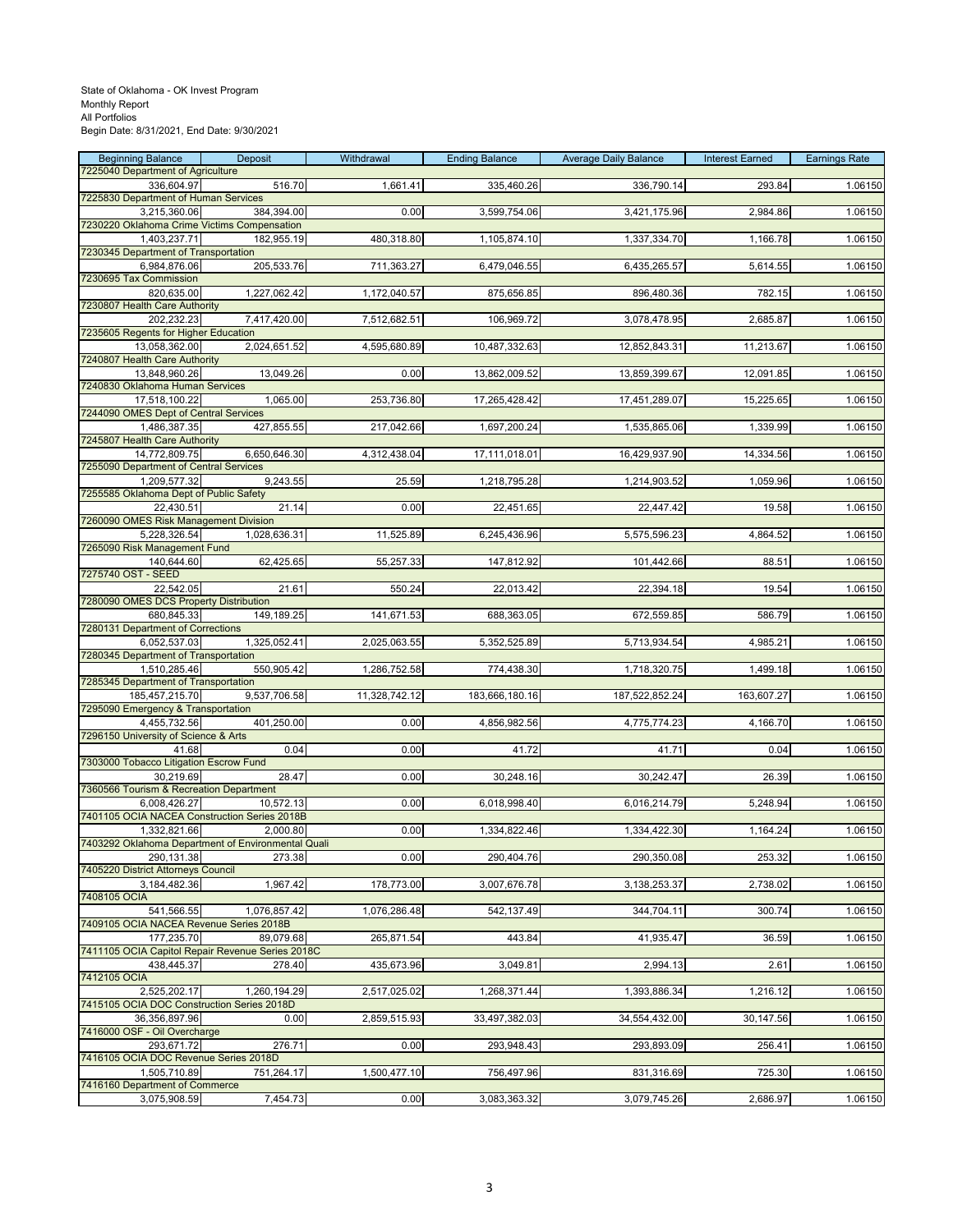| <b>Beginning Balance</b><br>7419105 OCIA                       | Deposit       | Withdrawal   | <b>Ending Balance</b> | <b>Average Daily Balance</b> | <b>Interest Earned</b> | <b>Earnings Rate</b> |
|----------------------------------------------------------------|---------------|--------------|-----------------------|------------------------------|------------------------|----------------------|
| 2,333,573.71                                                   | 4,178,961.04  | 4,571,712.56 | 1,940,822.19          | 1,448,839.19                 | 1,264.06               | 1.06150              |
| 7420105 OCIA<br>5,141,566.84                                   | 4,893.40      | 708,361.94   | 4,438,098.30          | 4,980,197.11                 | 4,345.05               | 1.06150              |
| 7424105 OCIA                                                   |               |              |                       |                              |                        |                      |
| 423,887.21<br>7426000 OSF - Oil Overcharge                     | 83.94         | 423,104.18   | 866.97                | 205,350.54                   | 179.16                 | 1.06150              |
| 2,453,777.40                                                   | 2,312.09      | 0.00         | 2,456,089.49          | 2,455,627.07                 | 2,142.45               | 1.06150              |
| 7426160 Department of Commerce                                 |               |              |                       |                              |                        |                      |
| 14,398,677.48<br>7427105 OCIA-Revenue Series 2019B             | 337,795.28    | 0.00         | 14,736,472.76         | 14,503,407.37                | 12,653.73              | 1.06150              |
| 5,766,998.06                                                   | 5,501.63      | 2,395,769.95 | 3,376,729.74          | 5,504,016.21                 | 4,802.07               | 1.06150              |
| 7428105 OCIA Endowed Chairs Fund<br>963,232.26                 | 1,915,377.00  |              |                       |                              | 534.85                 | 1.06150              |
| 7430010 Oklahoma State University                              |               | 1,914,403.10 | 964,206.16            | 613,037.48                   |                        |                      |
| 2,561,286.84                                                   | 2,862,054.54  | 3,716,072.67 | 1,707,268.71          | 2,056,092.76                 | 1,793.87               | 1.06150              |
| 7430011 Oklahoma State University<br>1,565,656.15              | 1,927,347.89  | 2,065,445.47 | 1,427,558.57          | 1,636,311.50                 | 1,427.63               | 1.06150              |
| 7430012 Oklahoma State University                              |               |              |                       |                              |                        |                      |
| 1,191,873.43<br>7430013 Oklahoma State University              | 1,500,223.92  | 979,963.28   | 1,712,134.07          | 1,468,053.66                 | 1,280.83               | 1.06150              |
| 1,292,374.37                                                   | 1,283.02      | 112,557.12   | 1,181,100.27          | 1,255,739.63                 | 1,095.59               | 1.06150              |
| 7430014 Oklahoma State University                              |               |              |                       |                              |                        |                      |
| 2,137,493.48<br>7430015 Oklahoma State University              | 0.00          | 781,106.51   | 1,356,386.97          | 1,807,458.16                 | 1,576.95               | 1.06150              |
| 1,082,406.07                                                   | 501,150.36    | 246,205.11   | 1,337,351.32          | 1,351,418.27                 | 1,179.07               | 1.06150              |
| 7430016 Oklahoma State University                              |               |              |                       |                              |                        |                      |
| 251,386.95<br>7430100 Cameron University                       | 237.04        | 1,676.45     | 249,947.54            | 251,005.41                   | 218.99                 | 1.06150              |
| 1,041,378.55                                                   | 339,433.80    | 346,049.31   | 1,034,763.04          | 988,571.94                   | 862.50                 | 1.06150              |
| 7430420 Langston University<br>330,001.31                      | 1,957,343.91  | 809,450.16   | 1,477,895.06          | 613,522.94                   | 535.28                 | 1.06150              |
| 7430461 Rogers State College                                   |               |              |                       |                              |                        |                      |
| 1,686,113.47<br>7430505 Northwestern Oklahoma State University | 177,996.50    | 182,095.30   | 1,682,014.67          | 1,689,495.58                 | 1,474.03               | 1.06150              |
| 287,981.91                                                     | 95,770.04     | 93,963.08    | 289,788.87            | 284,963.65                   | 248.62                 | 1.06150              |
| 7430530 Panhandle State University                             |               |              |                       |                              |                        |                      |
| 24,523.22<br>7430665 Southwestern Oklahoma State University    | 35,889.28     | 48,209.79    | 12,202.71             | 16,251.04                    | 14.18                  | 1.06150              |
| 1,960,979.63                                                   | 2,022.14      | 179,173.12   | 1,783,828.65          | 1,887,656.26                 | 1,646.92               | 1.06150              |
| 7430760 University of Oklahoma<br>26, 155, 146.80              | 12,011,165.95 | 9,935,227.82 | 28,231,084.93         |                              | 25,421.98              | 1.06150              |
| 7430770 OUHSC                                                  |               |              |                       | 29,138,078.32                |                        |                      |
| 77,684,116.98                                                  | 7,593,090.07  | 8,226,078.05 | 77,051,129.00         | 76,797,079.45                | 67,002.82              | 1.06150              |
| 7430773 Oklahoma State University<br>1,635,094.91              | 2,000,000.00  | 1,363,818.48 | 2,271,276.43          | 1,956,636.27                 | 1,707.10               | 1.06150              |
| 7434105 OCIA                                                   |               |              |                       |                              |                        |                      |
| 279,238.53<br>7436000 OSF - Oil Overcharge                     | 142,991.32    | 378,450.08   | 43,779.77             | 134,952.50                   | 117.74                 | 1.06150              |
| 2,691.26                                                       | 2.54          | 0.00         | 2,693.80              | 2,693.29                     | 2.35                   | 1.06150              |
| 7436105 OCIA                                                   |               |              |                       |                              |                        |                      |
| 450,426.08<br>7437105 OCIA                                     | 313.56        | 449,098.96   | 1,640.68              | 218,642.47                   | 190.76                 | 1.06150              |
| 18,031,042.60                                                  | 18,538.14     | 1,944,748.11 | 16,104,832.63         | 17,586,856.08                | 15,343.93              | 1.06150              |
| 7438105 OCIA<br>380,004.56                                     | 241.89        | 377,550.01   | 2,696.44              | 2,648.06                     | 2.31                   | 1.06150              |
| 7439105 2020A OCIA                                             |               |              |                       |                              |                        |                      |
| 1,882,885.44                                                   | 1,482,364.45  | 1,873,374.38 | 1,491,875.51          | 1,639,902.62                 | 1,430.76               | 1.06150              |
| 7442105 OCIA<br>2,123,435.18                                   | 1,130,360.84  | 2,115,995.15 | 1,137,800.87          | 1,250,514.15                 | 1,091.03               | 1.06150              |
| 7443105 OCIA                                                   |               |              |                       |                              |                        |                      |
| 659,291.19<br>7444105 OCIA 2017C Series                        | 418,224.62    | 835,725.04   | 241,790.77            | 420,207.67                   | 366.62                 | 1.06150              |
| 132.487.99                                                     | 132,430.88    | 264,660.84   | 258.03                | 57,581.12                    | 50.24                  | 1.06150              |
| 7444835 Water Resources Board                                  |               |              |                       |                              |                        |                      |
| 6,997,787.57<br>7445105 Oklahoma Capital Improvement           | 8,547.24      | 38,944.74    | 6,967,390.07          | 6,985,287.81                 | 6,094.42               | 1.06150              |
| 805,136.40                                                     | 511.44        | 800,047.91   | 5,599.93              | 5,497.64                     | 4.80                   | 1.06150              |
| 7445835 Water Resources Board<br>3,504,273.15                  | 3,794.55      | 140,610.58   | 3,367,457.12          | 3,449,512.83                 | 3,009.58               | 1.06150              |
|                                                                |               |              |                       |                              |                        |                      |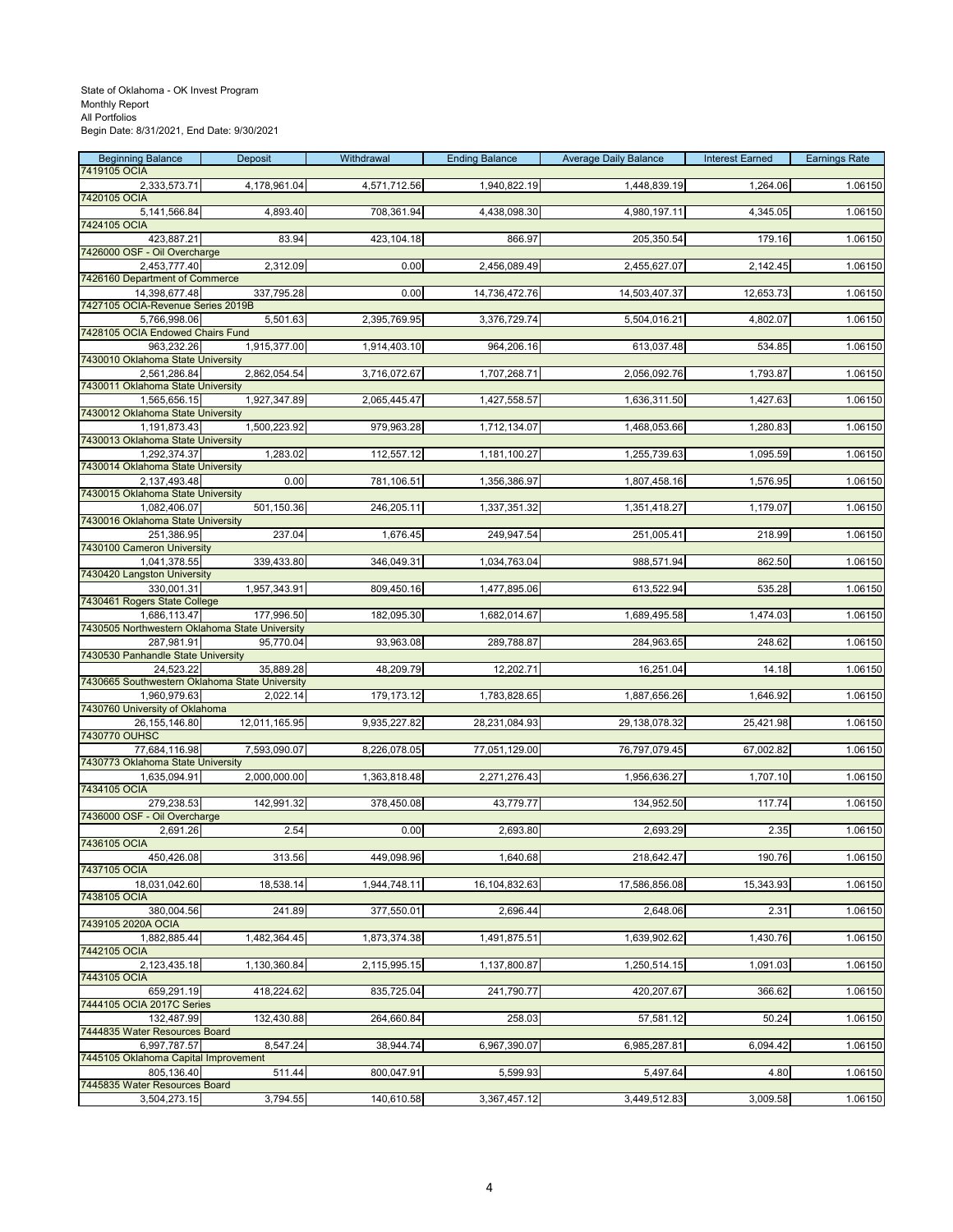| <b>Beginning Balance</b>                                 | Deposit    | Withdrawal    | <b>Ending Balance</b> | <b>Average Daily Balance</b> | <b>Interest Earned</b> | <b>Earnings Rate</b> |
|----------------------------------------------------------|------------|---------------|-----------------------|------------------------------|------------------------|----------------------|
| 7447105 OCIA<br>307,860.15                               | 242,432.81 | 484,416.69    | 65,876.27             | 155,196.66                   | 135.40                 | 1.06150              |
| 7450105 OCIA Series 2020B                                |            |               |                       |                              |                        |                      |
| 1,662,916.00<br>7451105 OCIA Series 2020B                | 829,388.29 | 1,656,548.98  | 835,755.31            | 918,360.00                   | 801.24                 | 1.06150              |
| 201,875,266.16                                           | 190,218.12 | 19,905,101.44 | 182, 160, 382.84      | 187,430,366.27               | 163,526.58             | 1.06150              |
| 7452105 OCIA Series 2020D                                |            |               |                       |                              |                        |                      |
| 83,791.70<br>7453105 OCIA Series 2020D                   | 83,522.97  | 83,454.16     | 83,860.51             | 67,155.92                    | 58.59                  | 1.06150              |
| 14,444,492.74                                            | 13,768.43  | 653,177.23    | 13,805,083.94         | 13,976,510.85                | 12,194.03              | 1.06150              |
| 7454105 OCIA Series 2020E                                |            |               |                       |                              |                        |                      |
| 267,391.89<br>7455105 OCIA                               | 266,429.11 | 266,144.78    | 267,676.22            | 72,446.52                    | 63.21                  | 1.06150              |
| 354,789.23                                               | 225.10     | 352,520.84    | 2,493.49              | 2,448.47                     | 2.14                   | 1.06150              |
| 7455160 Department of Commerce                           |            |               |                       |                              |                        |                      |
| 419,311.51<br>7456105 OCIA Series 2020E                  | 33,307.35  | 0.00          | 452,618.86            | 435,663.34                   | 380.10                 | 1.06150              |
| 27,024,161.98                                            | 26,393.79  | 942,248.65    | 26,108,307.12         | 26,553,002.07                | 23,166.58              | 1.06150              |
| 7458105 OCIA Series 2020C                                |            |               |                       |                              |                        |                      |
| 921,776.45                                               | 461,208.47 | 921,183.78    | 461,801.14            | 507,737.02                   | 442.98                 | 1.06150              |
| 7460100 Cameron University<br>960,075.28                 | 0.00       | 314,182.67    | 645,892.61            | 709,979.88                   | 619.43                 | 1.06150              |
| 7460760 University of Oklahoma                           |            |               |                       |                              |                        |                      |
| 169,999.23                                               | 160.18     | 0.00          | 170,159.41            | 170,127.37                   | 148.43                 | 1.06150              |
| 7462105 OK Capital Improvement Authority<br>729,663.95   | 0.00       | 729,663.95    | 0.00                  | 236,146.62                   | 206.03                 | 1.06150              |
| 7464105 OCIA                                             |            |               |                       |                              |                        |                      |
| 4,846,315.16                                             | 0.00       | 998,336.29    | 3,847,978.87          | 4,278,018.46                 | 3,732.42               | 1.06150              |
| 7470010 Oklahoma State University<br>1,670,890.12        | 1,574.41   | 0.00          | 1,672,464.53          | 1,672,149.65                 | 1,458.89               | 1.06150              |
| 7471835 Water Resources Board                            |            |               |                       |                              |                        |                      |
| 616,416.82                                               | 580.82     | 0.00          | 616,997.64            | 616,881.48                   | 538.21                 | 1.06150              |
| 7472835 Water Resources Board<br>98,778,164.71           | 0.00       | 7,755,555.16  | 91,022,609.55         | 94,499,460.54                | 82,447.54              | 1.06150              |
| 7473835 Water Resources Board                            |            |               |                       |                              |                        |                      |
| 49, 159, 521. 23                                         | 0.00       | 7,350,690.06  | 41,808,831.17         | 45,375,681.14                | 39,588.73              | 1.06150              |
| 7475750 Tulsa Community College<br>6,037.96              | 5.69       | 0.00          | 6,043.65              | 6,042.51                     | 5.27                   | 1.06150              |
| 7476760 University of Oklahoma                           |            |               |                       |                              |                        |                      |
| 11,982,706.54                                            | 11,290.77  | 0.00          | 11,993,997.31         | 11,991,739.16                | 10,462.38              | 1.06150              |
| 7479010 Oklahoma State University                        |            |               |                       |                              |                        |                      |
| 13,058,582.63<br>7485010 Oklahoma State University       | 1,061.52   | 190,231.24    | 12,869,412.91         | 12,956,131.33                | 11,303.78              | 1.06150              |
| 133,787.68                                               | 157.13     | 5,712.27      | 128,232.54            | 129,891.05                   | 113.33                 | 1.06150              |
| 7486010 Oklahoma State University                        |            |               |                       |                              |                        |                      |
| 7,593.16<br>7487010 Oklahoma State University            | 7.15       | 0.00          | 7,600.31              | 7,598.88                     | 6.63                   | 1.06150              |
| 14,913,982.35                                            | 14,101.48  | 172.04        | 14,927,911.79         | 14,925,240.60                | 13,021.76              | 1.06150              |
| 7488010 Oklahoma State University                        |            |               |                       |                              |                        |                      |
| 911,374.20<br>7488105 OCIA                               | 858.75     | 906.23        | 911,326.72            | 911,185.18                   | 794.98                 | 1.06150              |
| 35,394.59                                                | 20,660.25  | 41,266.69     | 14,788.15             | 20,636.09                    | 18.00                  | 1.06150              |
| 7490010Oklahoma State University                         |            |               |                       |                              |                        |                      |
| 48,090.38<br>7490013Oklahoma State University            | 45.31      | 0.00          | 48,135.69             | 48,126.63                    | 41.99                  | 1.06150              |
| 21.813.49                                                | 20.55      | 0.00          | 21,834.04             | 21,829.93                    | 19.05                  | 1.06150              |
| 7490015Oklahoma State University                         |            |               |                       |                              |                        |                      |
| 1,379.35<br>7490270 Oklahoma State Election Board        | 15.89      | 0.00          | 1,395.24              | 1,392.06                     | 1.21                   | 1.06150              |
| 17.73                                                    | 0.02       | 0.00          | 17.75                 | 17.75                        | 0.02                   | 1.06150              |
| 7490760 University of Oklahoma                           |            |               |                       |                              |                        |                      |
| 399,915.59<br>7490773Oklahoma State University           | 2,437.32   | 78,120.28     | 324,232.63            | 373,830.06                   | 326.15                 | 1.06150              |
| 56,972.37                                                | 53.69      | 515.00        | 56,511.06             | 56,774.99                    | 49.53                  | 1.06150              |
| 7491220 District Attorneys Council                       |            |               |                       |                              |                        |                      |
| 3,455,096.96<br>7510410 Commissioners of the Land Office | 0.00       | 60,512.45     | 3,394,584.51          | 3,418,208.93                 | 2,982.27               | 1.06150              |
| 799,693.52                                               | 0.00       | 0.00          | 799,693.52            | 799,693.52                   | 697.71                 | 1.06150              |
| 7511410 Commissioners of the Land Office                 |            |               |                       |                              |                        |                      |
| 904,669.90                                               | 0.00       | 24,780.19     | 879,889.71            | 897,386.81                   | 782.94                 | 1.06150              |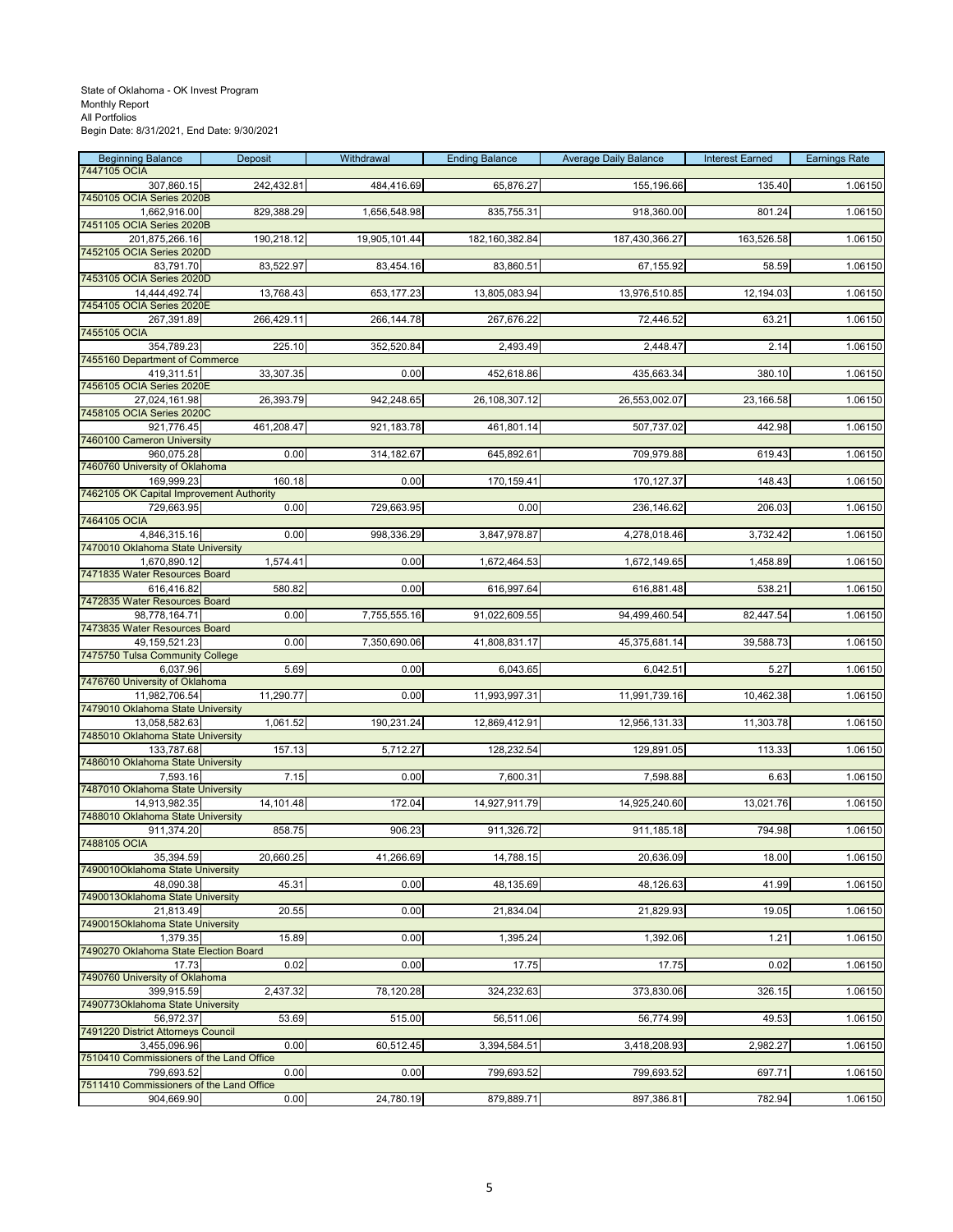| <b>Beginning Balance</b>                                 | Deposit      | Withdrawal   | <b>Ending Balance</b> | <b>Average Daily Balance</b> | <b>Interest Earned</b> | <b>Earnings Rate</b> |
|----------------------------------------------------------|--------------|--------------|-----------------------|------------------------------|------------------------|----------------------|
| 7512410 Commissioners of the Land Office                 |              |              |                       |                              |                        |                      |
| 6,472,472.98<br>7519410 Commissioners of the Land Office | 0.00         | 550, 155. 13 | 5,922,317.85          | 6,287,557.06                 | 5,485.68               | 1.06150              |
| 0.01                                                     | 0.00         | 0.00         | 0.01                  | 0.01                         | 0.00                   | 1.06150              |
| 7600010 Oklahoma State University                        |              |              |                       |                              |                        |                      |
| 4,564,532.50                                             | 407,197.00   | 570,690.19   | 4,401,039.31          | 4,259,796.18                 | 3,716.53               | 1.06150              |
| 7600100 Cameron University                               |              |              |                       |                              |                        |                      |
| 653,418.70<br>7600120 University of Central Oklahoma     | 50,955.73    | 16,327.87    | 688,046.56            | 661,385.20                   | 577.04                 | 1.06150              |
| 3,453,615.61                                             | 53,503.02    | 9,074.06     | 3,498,044.57          | 3,461,762.39                 | 3,020.27               | 1.06150              |
| 7600150 University of Science & Arts                     |              |              |                       |                              |                        |                      |
| 452,189.48                                               | 50,271.00    | 96,364.70    | 406,095.78            | 429,360.48                   | 374.60                 | 1.06150              |
| 7600230 East Central University                          |              |              |                       |                              |                        |                      |
| 1,375,846.26<br>7600420 Langston University              | 51,620.66    | 117,385.13   | 1,310,081.79          | 1,329,492.05                 | 1,159.94               | 1.06150              |
| 2,700,827.49                                             | 47,778.14    | 902,853.36   | 1,845,752.27          | 2,173,207.85                 | 1,896.05               | 1.06150              |
| 7600485 Northeastern State University                    |              |              |                       |                              |                        |                      |
| 2,565,302.72                                             | 52,631.67    | 65,092.67    | 2,552,841.72          | 2,568,086.33                 | 2,240.57               | 1.06150              |
| 7600490 Northern Oklahoma College                        |              |              |                       |                              |                        |                      |
| 843,759.34                                               | 781.07       | 63,790.79    | 780,749.62            | 820,805.47                   | 716.12                 | 1.06150              |
| 7600505 Northwestern Oklahoma State University           |              | 20,404.79    |                       |                              |                        |                      |
| 2,341,282.42<br>7600530 Panhandle State University       | 52,480.96    |              | 2,373,358.59          | 2,347,011.06                 | 2,047.69               | 1.06150              |
| 90.852.39                                                | 7,960.32     | 0.00         | 98,812.71             | 93,024.06                    | 81.16                  | 1.06150              |
| 7600660 Southeastern Oklahoma State Unversity            |              |              |                       |                              |                        |                      |
| 91,623.74                                                | 50.346.97    | 89,707.52    | 52,263.19             | 54,255.85                    | 47.34                  | 1.06150              |
| 7600665 Southwestern Oklahoma State University           |              |              |                       |                              |                        |                      |
| 2,057,445.62                                             | 52,233.20    | 18,867.16    | 2,090,811.66          | 2,057,956.16                 | 1,795.50               | 1.06150              |
| 7600760 University of Oklahoma<br>3,823,049.23           | 410,616.55   | 0.00         | 4,233,665.78          | 3,934,370.74                 | 3,432.60               | 1.06150              |
| 7650010 Oklahoma State University                        |              |              |                       |                              |                        |                      |
| 3,092,666.27                                             | 120,885.54   | 143,392.85   | 3,070,158.96          | 3,081,131.75                 | 2,688.18               | 1.06150              |
| 7650100 Cameron University                               |              |              |                       |                              |                        |                      |
| 800,272.82                                               | 21,659.54    | 101,964.42   | 719,967.94            | 707,885.51                   | 617.61                 | 1.06150              |
| 7650120 University of Central Oklahoma<br>1,721,540.40   | 22,521.48    | 0.00         | 1,744,061.88          |                              |                        | 1.06150              |
| 7650150 University of Science & Arts                     |              |              |                       | 1,728,408.25                 | 1,507.98               |                      |
| 457,387.87                                               | 21,335.83    | 25,967.78    | 452,755.92            | 444,264.16                   | 387.61                 | 1.06150              |
| 7650230 East Central University                          |              |              |                       |                              |                        |                      |
| 994,379.39                                               | 21,973.01    | 36,749.26    | 979,603.14            | 987,792.21                   | 861.81                 | 1.06150              |
| 7650420 Langston University                              |              |              |                       |                              |                        |                      |
| 1,404,964.83<br>7650485 Northeastern State University    | 88,814.84    | 1,100.00     | 1,492,679.67          | 1,428,548.17                 | 1,246.36               | 1.06150              |
| 887,439.99                                               | 21,732.72    | 250.00       | 908,922.71            | 893,643.50                   | 779.67                 | 1.06150              |
| 7650490 Northern Oklahoma College                        |              |              |                       |                              |                        |                      |
| 1,902,401.26                                             | 110,025.58   | 54,035.98    | 1,958,390.86          | 1,926,387.32                 | 1,680.71               | 1.06150              |
| 7650505 Northwestern Oklahoma State University           |              |              |                       |                              |                        |                      |
| 784,082.91                                               | 21,645.81    | 0.00         | 805,728.72            | 790,250.22                   | 689.47                 | 1.06150              |
| 7650530 Panhandle State University<br>12,097.05          | 20,920.37    | 2,248.23     | 30,769.19             | 16,410.02                    | 14.32                  | 1.06150              |
| 7650660 Southeastern Oklahoma State Unversity            |              |              |                       |                              |                        |                      |
| 16,572.35                                                | 20,920.79    | 13,821.56    | 23,671.58             | 14,327.43                    | 12.50                  | 1.06150              |
| 7650665 Southwestern Oklahoma State University           |              |              |                       |                              |                        |                      |
| 525,317.91                                               | 21,391.66    | 0.00         | 546,709.57            | 531,281.90                   | 463.53                 | 1.06150              |
| 7650760 University of Oklahoma<br>1,833,866.57           | 246,732.57   | 0.00         | 2,080,599.14          | 1,900,525.16                 | 1,658.14               | 1.06150              |
| 7700040 Department of Agriculture                        |              |              |                       |                              |                        |                      |
| 11,107,590.72                                            | 10,466.19    | 0.00         | 11,118,056.91         | 11,115,963.67                | 9,698.30               | 1.06150              |
| 7700041 Western Oklahoma State College                   |              |              |                       |                              |                        |                      |
| 695,524.70                                               | 219,982.90   | 893,880.23   | 21,627.37             | 591,012.75                   | 515.64                 | 1.06150              |
| 7700131 Department of Corrections                        |              |              |                       |                              |                        |                      |
| 29,641,373.09<br>7700240 Eastern Oklahoma State College  | 2,182,772.52 | 2,238,654.08 | 29,585,491.53         | 29,290,530.36                | 25,554.98              | 1.06150              |
| 1,496,358.19                                             | 1,987,032.79 | 461,730.93   | 3,021,660.05          | 2,027,477.58                 | 1,768.90               | 1.06150              |
| 7700340 State Health Department                          |              |              |                       |                              |                        |                      |
| 0.00                                                     | 1,609,155.45 | 1,609,155.45 | 0.00                  | 401,068.52                   | 349.92                 | 1.06150              |
| 7700461 Rogers State College                             |              |              |                       |                              |                        |                      |
| 7,076,267.83                                             | 3,856,721.07 | 1,560,263.07 | 9,372,725.83          | 7,196,140.38                 | 6,278.39               | 1.06150              |
| 7700490 Northern Oklahoma College<br>3,986,259.63        | 2,521,291.90 | 2,114,439.82 | 4,393,111.71          | 3,983,453.11                 | 3,475.43               | 1.06150              |
|                                                          |              |              |                       |                              |                        |                      |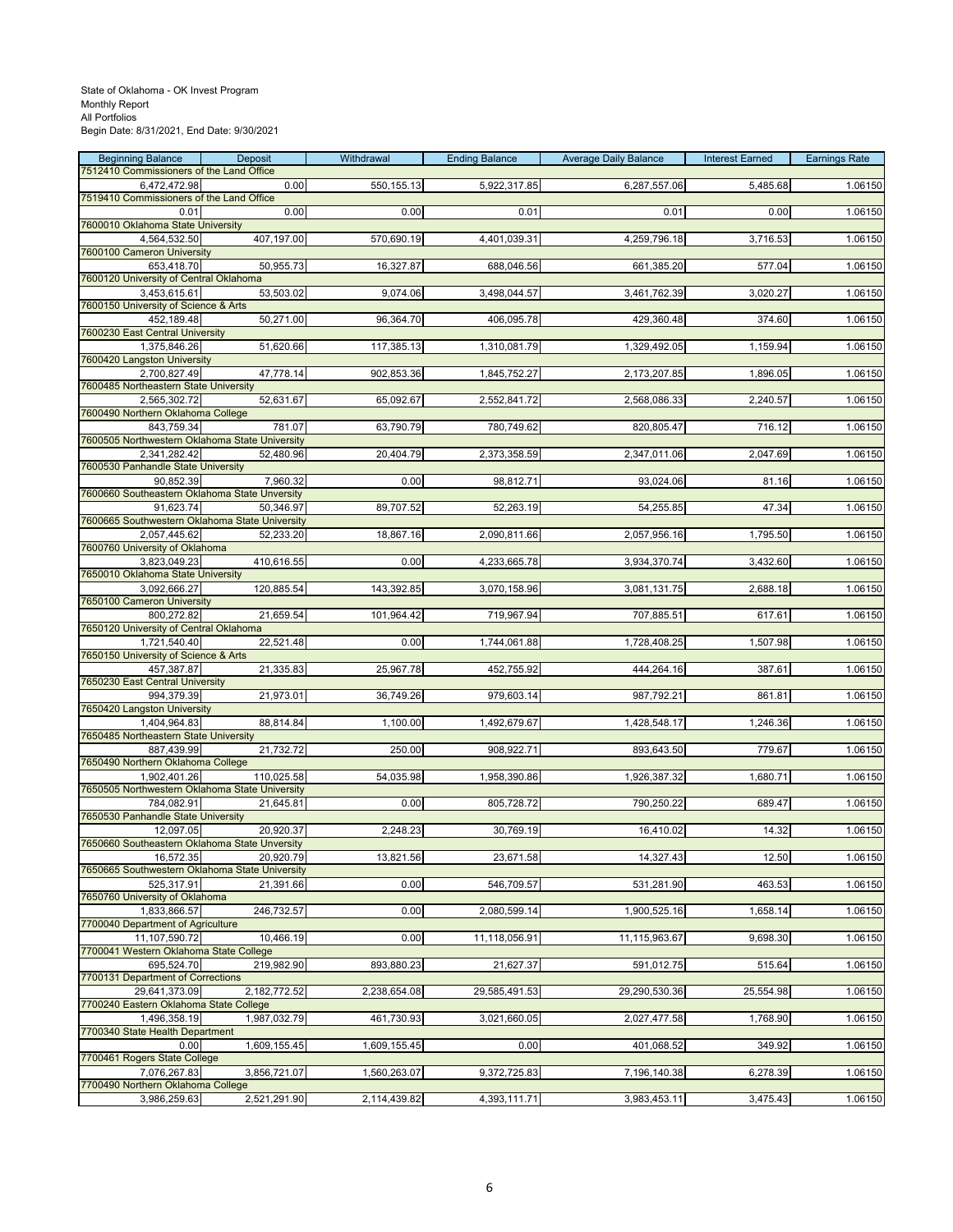| <b>Beginning Balance</b>                               | Deposit          | Withdrawal    | <b>Ending Balance</b> | <b>Average Daily Balance</b> | <b>Interest Earned</b> | <b>Earnings Rate</b> |
|--------------------------------------------------------|------------------|---------------|-----------------------|------------------------------|------------------------|----------------------|
| 7700606 Ardmore Higher Education Center                |                  |               |                       |                              |                        |                      |
| 188,309.25<br>7700633 Oklahoma City Community College  | 177.44           | 0.00          | 188,486.69            | 188,451.20                   | 164.42                 | 1.06150              |
| 10,656,220.17                                          | 480,885.32       | 2,508,096.53  | 8,629,008.96          | 9,590,356.08                 | 8,367.26               | 1.06150              |
| 7700660 Southeastern Oklahoma State University         |                  |               |                       |                              |                        |                      |
| 5,807,164.45                                           | 10,792,388.19    | 5,635,172.83  | 10,964,379.81         | 3,379,429.09                 | 2,948.44               | 1.06150              |
| 7700760 University of Oklahoma                         |                  |               |                       |                              |                        |                      |
| 39,027,760.26<br>7700830 Department of Human Services  | 33,417,005.37    | 37,413,333.65 | 35,031,431.98         | 39,736,001.39                | 34,668.30              | 1.06150              |
| 1,317,176.93                                           | 281,935.01       | 435,117.30    | 1,163,994.64          | 1,156,535.75                 | 1,009.04               | 1.06150              |
| 7701010 Oklahoma State University                      |                  |               |                       |                              |                        |                      |
| 7,631,109.11                                           | 26,811,935.21    | 26,934,152.26 | 7,508,892.06          | 7,640,845.77                 | 6,666.38               | 1.06150              |
| 7701150 University of Science & Arts                   |                  |               |                       |                              |                        |                      |
| 3,349,325.27                                           | 1,928,856.41     | 325,513.51    | 4,952,668.17          | 3,692,619.11                 | 3,221.68               | 1.06150              |
| 7701165 Connors State College                          |                  |               |                       |                              |                        |                      |
| 705.493.11<br>7701400 Office of Juvenile Affairs       | 887,122.84       | 722,295.00    | 870,320.95            | 871,595.71                   | 760.44                 | 1.06150              |
| 8,219.67                                               | 3,965.01         | 6,871.69      | 5,312.99              | 9,570.53                     | 8.35                   | 1.06150              |
| 7701480 Northeasten Oklahoma A&M College               |                  |               |                       |                              |                        |                      |
| 628,572.66                                             | 754,457.11       | 693,040.06    | 689,989.71            | 463,588.29                   | 404.46                 | 1.06150              |
| 7701530 Panhandle State University                     |                  |               |                       |                              |                        |                      |
| 192,562.06                                             | 176,298.35       | 249,582.40    | 119,278.01            | 123,424.54                   | 107.68                 | 1.06150              |
| 7701605 Regents for Higher Education                   |                  |               |                       |                              |                        |                      |
| 34,005,157.67<br>7701650 Department of Veteran Affairs | 222,339.87       | 1,222,291.89  | 33,005,205.65         | 33,893,065.54                | 29,570.54              | 1.06150              |
| 922,625.81                                             | 120,957.96       | 0.00          | 1,043,583.77          | 990,898.09                   | 864.52                 | 1.06150              |
| 7701770 OUHSC                                          |                  |               |                       |                              |                        |                      |
| 423,258,452.98                                         | 43,558,454.20    | 62,386,338.28 | 404,430,568.90        | 400,695,775.88               | 349,593.34             | 1.06150              |
| 7701805 Department of Rehabilitation Services          |                  |               |                       |                              |                        |                      |
| 157,564.93                                             | 142.21           | 10,028.14     | 147,679.00            | 152,477.84                   | 133.03                 | 1.06150              |
| 7701865 Workers Compensation Commission                |                  |               |                       |                              |                        |                      |
| 5,806,567.46<br>7702120 University of Central Oklahoma | 5,475.69         | 6,240.14      | 5,805,803.01          | 5,808,367.35                 | 5,067.60               | 1.06150              |
| 20,222,061.30                                          | 2,836,457.95     | 5,698,315.49  | 17,360,203.76         | 19,292,554.95                | 16,832.09              | 1.06150              |
| 7702650 Department of Veteran Affairs                  |                  |               |                       |                              |                        |                      |
| 698,538.56                                             | 140,365.31       | 0.00          | 838,903.87            | 775,830.17                   | 676.89                 | 1.06150              |
| 7703650 Department of Veteran Affairs                  |                  |               |                       |                              |                        |                      |
| 1,024,284.82                                           | 196,627.87       | 42,664.95     | 1,178,247.74          | 1,115,973.99                 | 973.65                 | 1.06150              |
| 7704120 University of Central Oklahoma<br>505,652.36   | 919,883.87       | 959,155.17    | 466,381.06            | 171,388.35                   | 149.53                 | 1.06150              |
| 7704650 Department of Veteran Affairs                  |                  |               |                       |                              |                        |                      |
| 872,913.53                                             | 130,956.43       | 0.00          | 1,003,869.96          | 952,958.53                   | 831.42                 | 1.06150              |
| 7704865 Workers Compensation Commission                |                  |               |                       |                              |                        |                      |
| 26,115.42                                              | 24.61            | 0.00          | 26,140.03             | 26,135.11                    | 22.80                  | 1.06150              |
| 7705505 Northwestern Oklahoma State University         |                  |               |                       |                              |                        |                      |
| 2,068,414.67                                           | 88,586.49        | 545,330.82    | 1,611,670.34          | 1,805,974.75                 | 1,575.65               | 1.06150              |
| 7705650 Department of Veteran Affairs<br>880,792.98    | 135,330.66       | 4,258.51      | 1,011,865.13          | 953,613.67                   | 832.00                 | 1.06150              |
| 7705675 Self Insurance Guaranty Fund                   |                  |               |                       |                              |                        |                      |
| 2,444,043.28                                           | 2,864.19         | 7,581.55      | 2,439,325.92          | 2,443,294.61                 | 2,131.69               | 1.06150              |
| 7705865 Workers Compensation Commission                |                  |               |                       |                              |                        |                      |
| 43,042.84                                              | 40.56            | 0.00          | 43,083.40             | 43,075.29                    | 37.58                  | 1.06150              |
| 7706452 CMHC, Rep payee account                        |                  |               |                       |                              |                        |                      |
| 8,457.50<br>7706650 Department of Veteran Affairs      | 7.97             | 0.00          | 8,465.47              | 8,463.88                     | 7.38                   | 1.06150              |
| 266,578.57                                             | 64,911.79        | 3,720.75      | 327,769.61            | 298,664.04                   | 260.57                 | 1.06150              |
| 7706750 Tulsa Community College                        |                  |               |                       |                              |                        |                      |
| 6.234.796.28                                           | 579,456.01       | 201,803.07    | 6,612,449.22          | 6,413,333.44                 | 5,595.41               | 1.06150              |
| 7706865 OK Workers Comp Commission                     |                  |               |                       |                              |                        |                      |
| 176,791.82                                             | 166.58           | 0.00          | 176,958.40            | 176,925.08                   | 154.36                 | 1.06150              |
| 7707452 CMHC, Rep payee account                        |                  |               |                       |                              |                        |                      |
| 26,701.12<br>7707585 Department of Public Safety       | 17,770.01        | 29,554.89     | 14,916.24             | 33,028.50                    | 28.82                  | 1.06150              |
| 4,828,370.20                                           | 66,574.99        | 240,580.00    | 4,654,365.19          | 4,688,652.59                 | 4,090.69               | 1.06150              |
| 7707605 Regents for Higher Education                   |                  |               |                       |                              |                        |                      |
| 23,569,159.69                                          | 14, 123, 535. 95 | 6,987,651.56  | 30,705,044.08         | 27,731,706.54                | 24,194.96              | 1.06150              |
| 7707650 Department of Veteran Affairs                  |                  |               |                       |                              |                        |                      |
| 454,409.04                                             | 59,133.96        | 0.00          | 513,543.00            | 496,654.11                   | 433.31                 | 1.06150              |
| 7707865 OK Workers Comp Commission                     |                  |               |                       |                              |                        |                      |
| 243,429.97                                             | 229.37           | 0.00          | 243,659.34            | 243,613.47                   | 212.54                 | 1.06150              |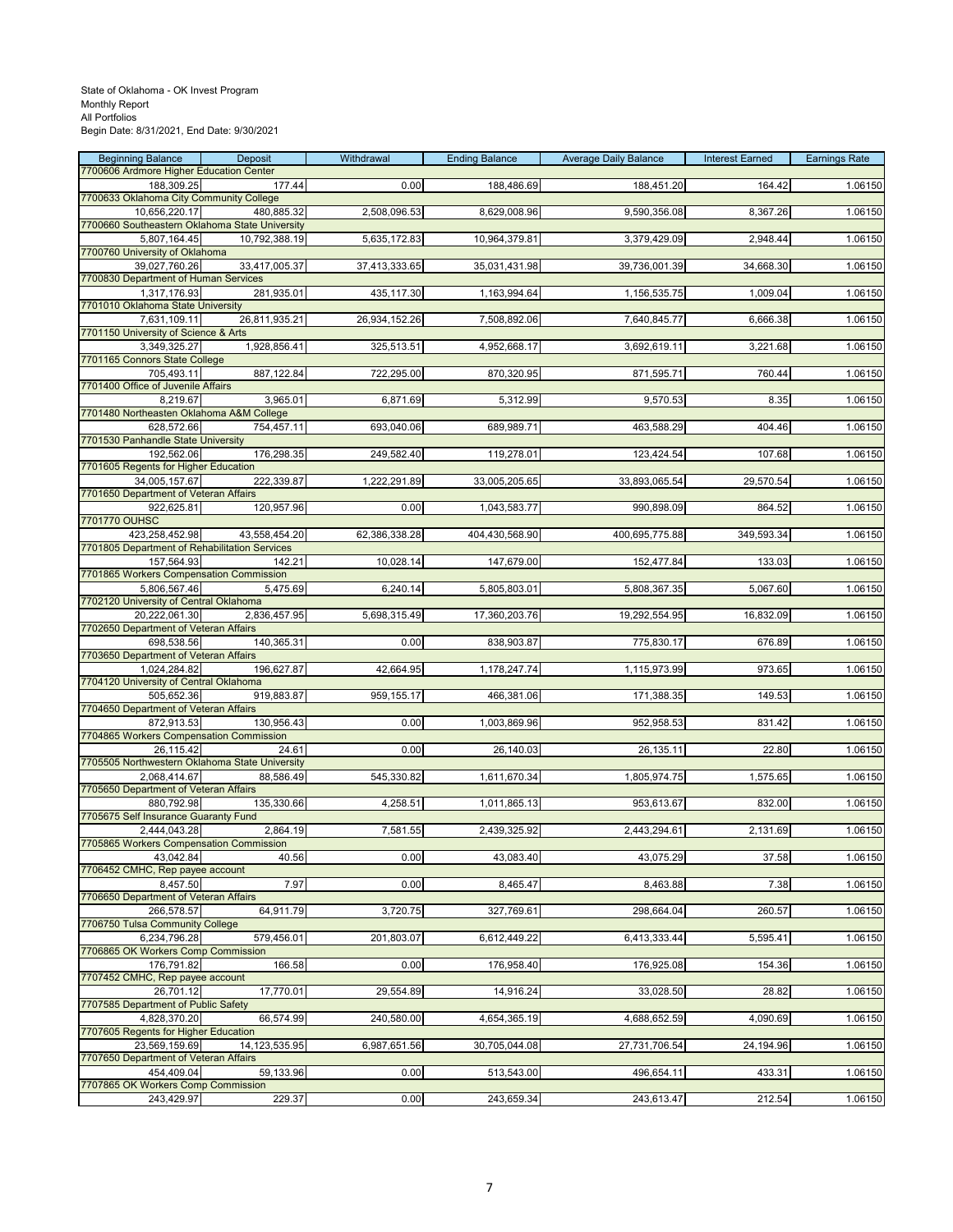| <b>Beginning Balance</b><br>7708108 Carl Albert State College | Deposit      | Withdrawal   | <b>Ending Balance</b> | <b>Average Daily Balance</b> | <b>Interest Earned</b> | <b>Earnings Rate</b> |
|---------------------------------------------------------------|--------------|--------------|-----------------------|------------------------------|------------------------|----------------------|
| 6,695,640.53                                                  | 2,460,049.05 | 1,006,750.14 | 8,148,939.44          | 6,464,107.71                 | 5,639.71               | 1.06150              |
| 7708605 Regents for Higher Education                          |              |              |                       |                              |                        |                      |
| 4,964.01<br>7709605 Regents for Higher Education              | 4.68         | 4,808.33     | 160.36                | 319.70                       | 0.28                   | 1.06150              |
| 4,628,137.43                                                  | 2,009,658.11 | 1,546,125.00 | 5,091,670.54          | 4,752,653.08                 | 4,146.53               | 1.06150              |
| 7710350 Oklahoma Historical Society                           |              |              |                       |                              |                        |                      |
| 1,299,838.47                                                  | 1,224.78     | 0.00         | 1,301,063.25          | 1,300,818.29                 | 1,134.92               | 1.06150              |
| 7710452 Oklahoma Department of Mental Health<br>1,574,484.90  | 5,411.87     | 0.00         | 1,579,896.77          | 1,577,702.41                 | 1,376.49               | 1.06150              |
| 7710605 Regents for Higher Education                          |              |              |                       |                              |                        |                      |
| 3,059,469.83                                                  | 149,043.69   | 352,844.00   | 2,855,669.52          | 2,933,384.12                 | 2,559.28               | 1.06150              |
| 7711185 Corporation Commission<br>70,227,627.17               | 417,777.75   | 4,822,331.59 | 65,823,073.33         | 66,808,452.90                | 58,288.09              | 1.06150              |
| 7711420 Langston University                                   |              |              |                       |                              |                        |                      |
| 914.735.01                                                    | 1,960,577.31 | 1,857,279.47 | 1,018,032.85          | 470,057.48                   | 410.11                 | 1.06150              |
| 7711452 Griffin Memorial Hospital Rep Payee<br>77,716.80      | 323.00       | 53.49        | 77,986.31             | 77,740.16                    | 67.83                  | 1.06150              |
| 7711605 Regents for Higher Education                          |              |              |                       |                              |                        |                      |
| 782,310.43                                                    | 737.14       | 29,200.00    | 753,847.57            | 766,353.48                   | 668.62                 | 1.06150              |
| 7712605 Regents for Higher Education<br>135,510.43            | 127.69       | 1,743.80     | 133,894.32            | 135,554.46                   | 118.27                 | 1.06150              |
| 7713605 Regents for Higher Education                          |              |              |                       |                              |                        |                      |
| 13,617,240.24                                                 | 12,829.18    | 0.00         | 13,630,069.42         | 13,627,503.58                | 11,889.53              | 1.06150              |
| 7714605 Regents for Higher Education                          |              | 200,500.00   |                       |                              |                        | 1.06150              |
| 15,647,037.81<br>7715605 Regents for Higher Education         | 80,962.58    |              | 15,527,500.39         | 15,564,476.41                | 13,579.47              |                      |
| 1,786,603.33                                                  | 1,683.47     | 100,000.00   | 1,688,286.80          | 1,757,950.11                 | 1,533.75               | 1.06150              |
| 7718605 Regents for Higher Education                          |              |              |                       |                              |                        |                      |
| 10,438,162.19<br>7719605 Regents for Higher Education         | 1,602,871.02 | 1,770,848.47 | 10,270,184.74         | 10,506,955.54                | 9,166.96               | 1.06150              |
| 38,784.60                                                     | 56.54        | 0.00         | 38,841.14             | 38,829.17                    | 33.88                  | 1.06150              |
| 7723623 Seminole State College                                |              |              |                       |                              |                        |                      |
| 243,010.99<br>7725100 Cameron University                      | 377,315.15   | 304,430.84   | 315,895.30            | 293,955.03                   | 256.47                 | 1.06150              |
| 3,956,182.28                                                  | 466,111.52   | 1,005,013.72 | 3,417,280.08          | 3,910,595.08                 | 3,411.86               | 1.06150              |
| 7730230 East Central University                               |              |              |                       |                              |                        |                      |
| 9,692,558.82<br>7730830 Department of Human Services          | 375,445.76   | 1,399,506.49 | 8,668,498.09          | 9,302,794.11                 | 8,116.37               | 1.06150              |
| 264,214.29                                                    | 249.77       | 0.00         | 264,464.06            | 264,414.11                   | 230.69                 | 1.06150              |
| 7740605 Regents for Higher Education                          |              |              |                       |                              |                        |                      |
| 13,312,513.59<br>7741241 Redlands Community College           | 2,246,853.52 | 2,883,810.67 | 12,675,556.44         | 12,822,512.83                | 11,187.20              | 1.06150              |
| 1,786,605.76                                                  | 1,076,770.79 | 203,504.51   | 2,659,872.04          | 2,008,756.62                 | 1,752.57               | 1.06150              |
| 7745605 Regents for Higher Education                          |              |              |                       |                              |                        |                      |
| 1,571,691.16<br>7747470 Murray State College                  | 855,383.77   | 421,000.00   | 2,006,074.93          | 1,984,831.51                 | 1,731.70               | 1.06150              |
| 4,559,328.63                                                  | 0.00         | 2,166,358.41 | 2,392,970.22          | 3,379,660.21                 | 2,948.64               | 1.06150              |
| 7750350 Oklahoma Historical Society                           |              |              |                       |                              |                        |                      |
| 737,939.99<br>7750531 Rose State College                      | 703.21       | 32,204.35    | 706,438.85            | 728,217.36                   | 635.34                 | 1.06150              |
| 12,085,880.19                                                 | 2,391,752.70 | 3,362,773.36 | 11,114,859.53         | 11,204,898.27                | 9,775.89               | 1.06150              |
| 7751485 Northeastern State University                         |              |              |                       |                              |                        |                      |
| 18,028,606.01<br>7752485 Northeastern State University        | 43,675.80    | 2,784,665.13 | 15,287,616.68         | 16,702,086.01                | 14,572.00              | 1.06150              |
| 3,127,432.10                                                  | 2,859.37     | 0.00         | 3,130,291.47          | 3,129,719.60                 | 2,730.57               | 1.06150              |
| 7765665 Southwestern Oklahoma State University                |              |              |                       |                              |                        |                      |
| 5,953,609.68                                                  | 9,067.36     | 1,159,630.36 | 4,803,046.68          | 5,392,083.46                 | 4,704.41               | 1.06150              |
| 7790041 Western Oklahoma State University<br>3,294.10         | 3.10         | 0.00         | 3,297.20              | 3,296.58                     | 2.88                   | 1.06150              |
| 7790470 Murray State College                                  |              |              |                       |                              |                        |                      |
| 1,947.91                                                      | 1.84         | 0.00         | 1,949.75              | 1,949.38                     | 1.70                   | 1.06150              |
| 7790490 Northern Oklahoma College<br>8,052.33                 | 7.53         | 407.00       | 7,652.86              | 7,854.85                     | 6.85                   | 1.06150              |
| 7790660 Southeastern State University                         |              |              |                       |                              |                        |                      |
| 1.46                                                          | 0.00         | 0.00         | 1.46                  | 1.46                         | 0.00                   | 1.06150              |
| 7805370 OIFA<br>107.70                                        | 0.10         | 0.00         | 107.80                | 107.78                       | 0.09                   | 1.06150              |
| 7823740 OCIA 2008B Reserve Fund                               |              |              |                       |                              |                        |                      |
| 683.84                                                        | 0.00         | 0.00         | 683.84                | 683.84                       | 0.60                   | 1.06150              |
| 7845740 OCIA 2008A Sinking Fund<br>4,849.51                   | 0.00         | 0.00         | 4,849.51              | 4,849.51                     | 4.23                   | 1.06150              |
|                                                               |              |              |                       |                              |                        |                      |